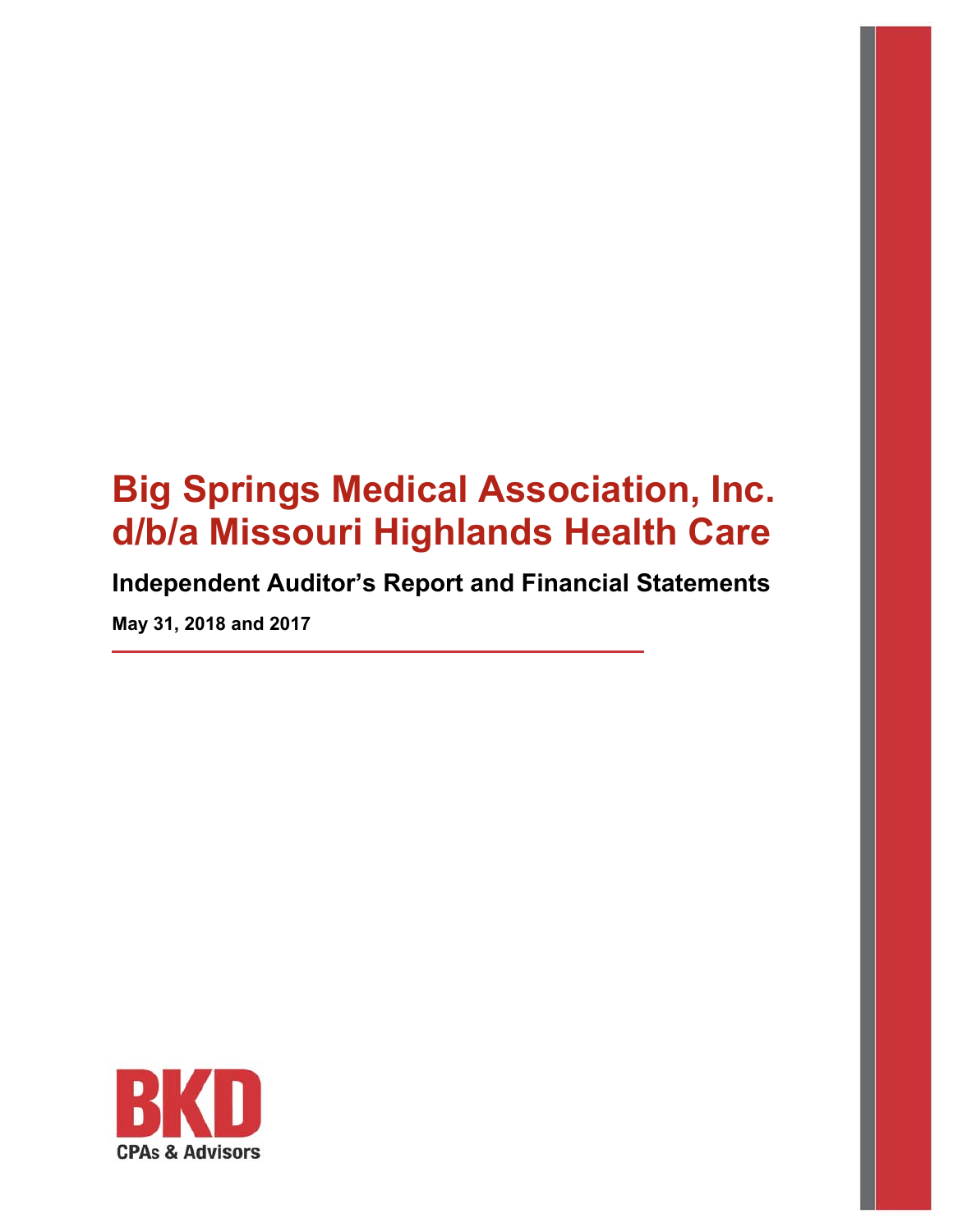

### **Independent Auditor's Report**

Board of Directors Big Springs Medical Association, Inc. d/b/a Missouri Highlands Health Care Ellington, Missouri

We have audited the accompanying financial statements of Big Springs Medical Association, Inc.,  $d/b/a$ Missouri Highlands Health Care (the "Organization"), which comprise the balance sheets as of May 31, 2018 and 2017, and the related statements of operations, changes in net assets and cash flows for the years then ended, and the related notes to the financial statements.

#### *Management's Responsibility for the Financial Statements*

Management is responsible for the preparation and fair presentation of these financial statements in accordance with accounting principles generally accepted in the United States of America; this includes the design, implementation and maintenance of internal control relevant to the preparation and fair presentation of financial statements that are free from material misstatement, whether due to fraud or error.

#### *Auditor's Responsibility*

Our responsibility is to express an opinion on these financial statements based on our audits. We conducted our audits in accordance with auditing standards generally accepted in the United States of America. Those standards require that we plan and perform the audit to obtain reasonable assurance about whether the financial statements are free from material misstatement.

An audit involves performing procedures to obtain audit evidence about the amounts and disclosures in the financial statements. The procedures selected depend on the auditor's judgment, including the assessment of the risks of material misstatement of the financial statements, whether due to fraud or error. In making those risk assessments, the auditor considers internal control relevant to the entity's preparation and fair presentation of the financial statements in order to design audit procedures that are appropriate in the circumstances, but not for the purpose of expressing an opinion on the effectiveness of the entity's internal control. Accordingly, we express no such opinion. An audit also includes evaluating the appropriateness of accounting policies used and the reasonableness of significant accounting estimates made by management, as well as evaluating the overall presentation of the financial statements.

We believe that the audit evidence we have obtained is sufficient and appropriate to provide a basis for our audit opinion.

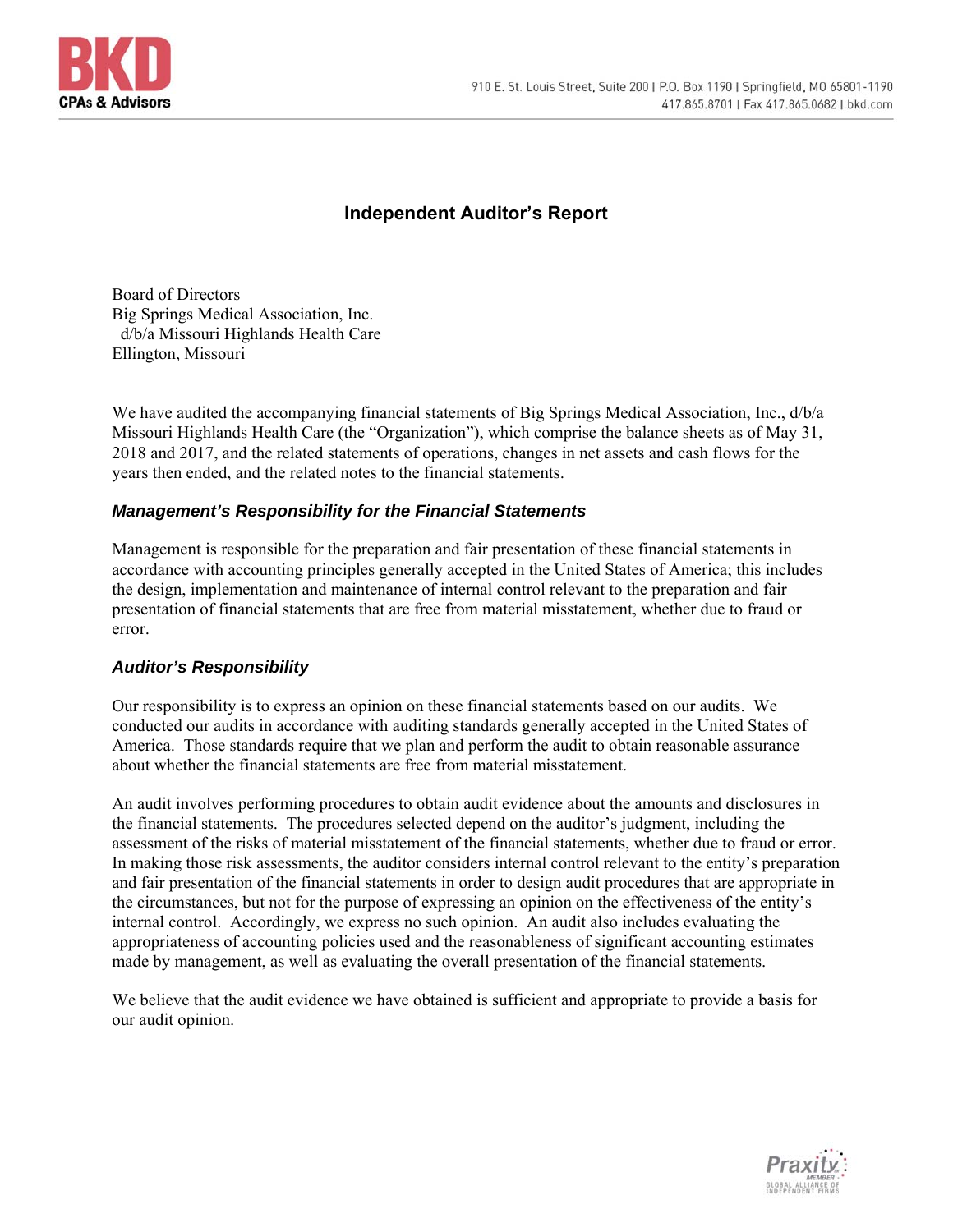Board of Directors Big Springs Medical Association, Inc. d/b/a Missouri Highlands Health Care Page 2

#### *Opinion*

In our opinion, the financial statements referred to above present fairly, in all material respects, the financial position of Big Springs Medical Association, Inc., d/b/a Missouri Highlands Health Care, as of May 31, 2018 and 2017, and the results of its operations, changes in net assets and cash flows for the years then ended in accordance with accounting principles generally accepted in the United States of America.

**BKD,LLP** 

Springfield, Missouri December 13, 2018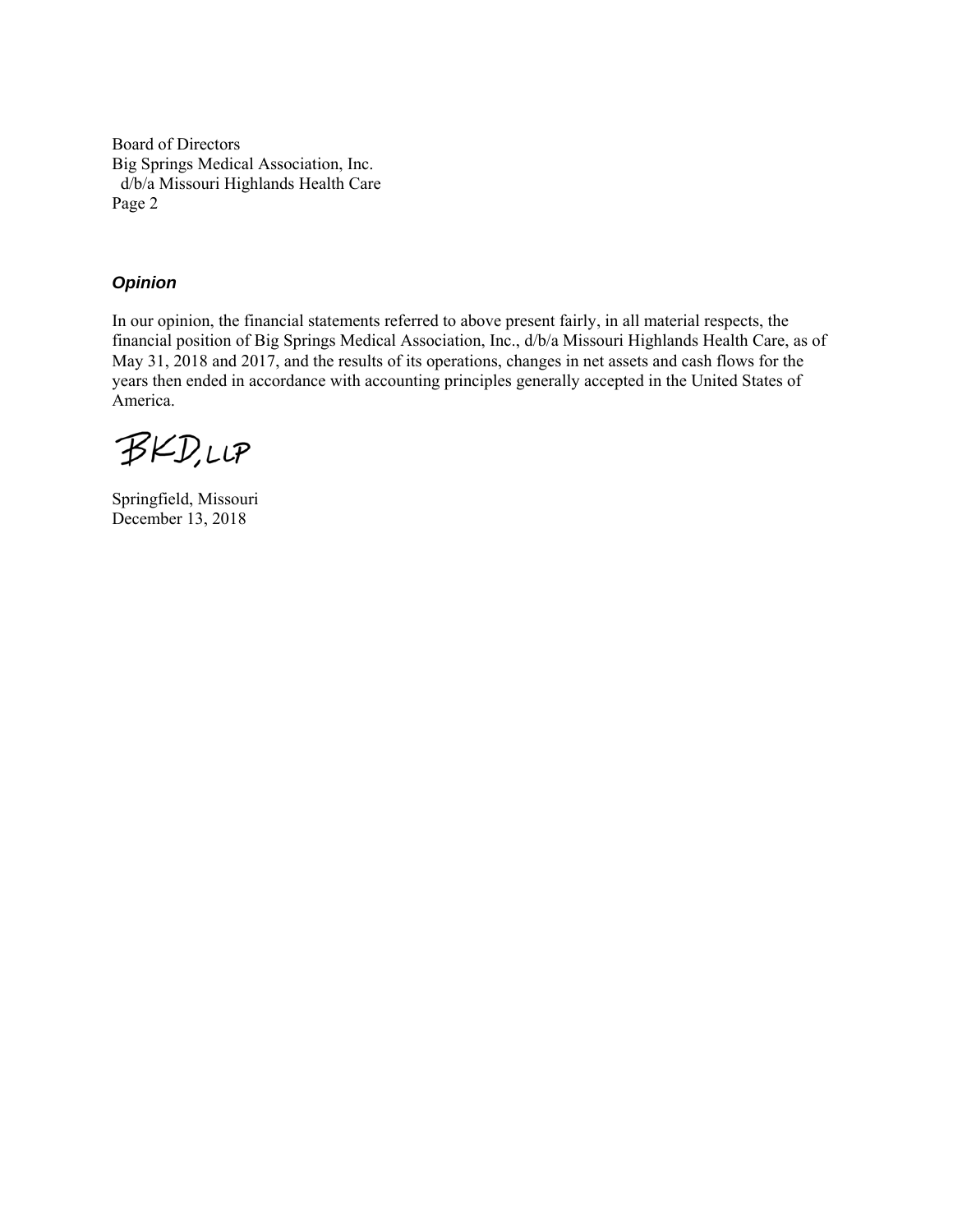## **Big Springs Medical Association, Inc. d/b/a Missouri Highlands Health Care Balance Sheets May 31, 2018 and 2017**

#### **Assets**

|                                                                      | 2018            | 2017             |
|----------------------------------------------------------------------|-----------------|------------------|
| <b>Current Assets</b>                                                |                 |                  |
| Cash                                                                 | \$<br>821,146   | \$<br>171,611    |
| Patient accounts receivable, net of allowance;                       |                 |                  |
| $2018 - $1,013,956,2017 - $974,273$                                  | 838,101         | 731,385          |
| Grants and other receivables                                         | 97,245          | 246,832          |
| Contributions receivable                                             | 29,750          | 7,500            |
| Estimated amounts due from third-party payers                        | 548,690         | 533,533          |
| Pharmacy inventory                                                   | 182,588         | 20,905           |
| Prepaid expenses and other                                           | 264,154         | 72,153           |
| Total current assets                                                 | 2,781,674       | 1,783,919        |
| <b>Property and Equipment, At Cost</b><br>Land and land improvements | 1,537,248       | 731,248          |
| Buildings and leasehold improvements                                 | 9,506,312       | 8,044,681        |
| Furniture and fixtures                                               | 1,880,126       | 2,099,778        |
| Construction in progress                                             | 451,462         | 1,187,045        |
|                                                                      | 13,375,148      | 12,062,752       |
| Less accumulated depreciation                                        | 3,831,579       | 3,642,918        |
|                                                                      | 9,543,569       | 8,419,834        |
| <b>Investment in Equity Investees</b>                                | 57,317          | 108,094          |
| Total assets                                                         | 12,382,560<br>S | \$<br>10,311,847 |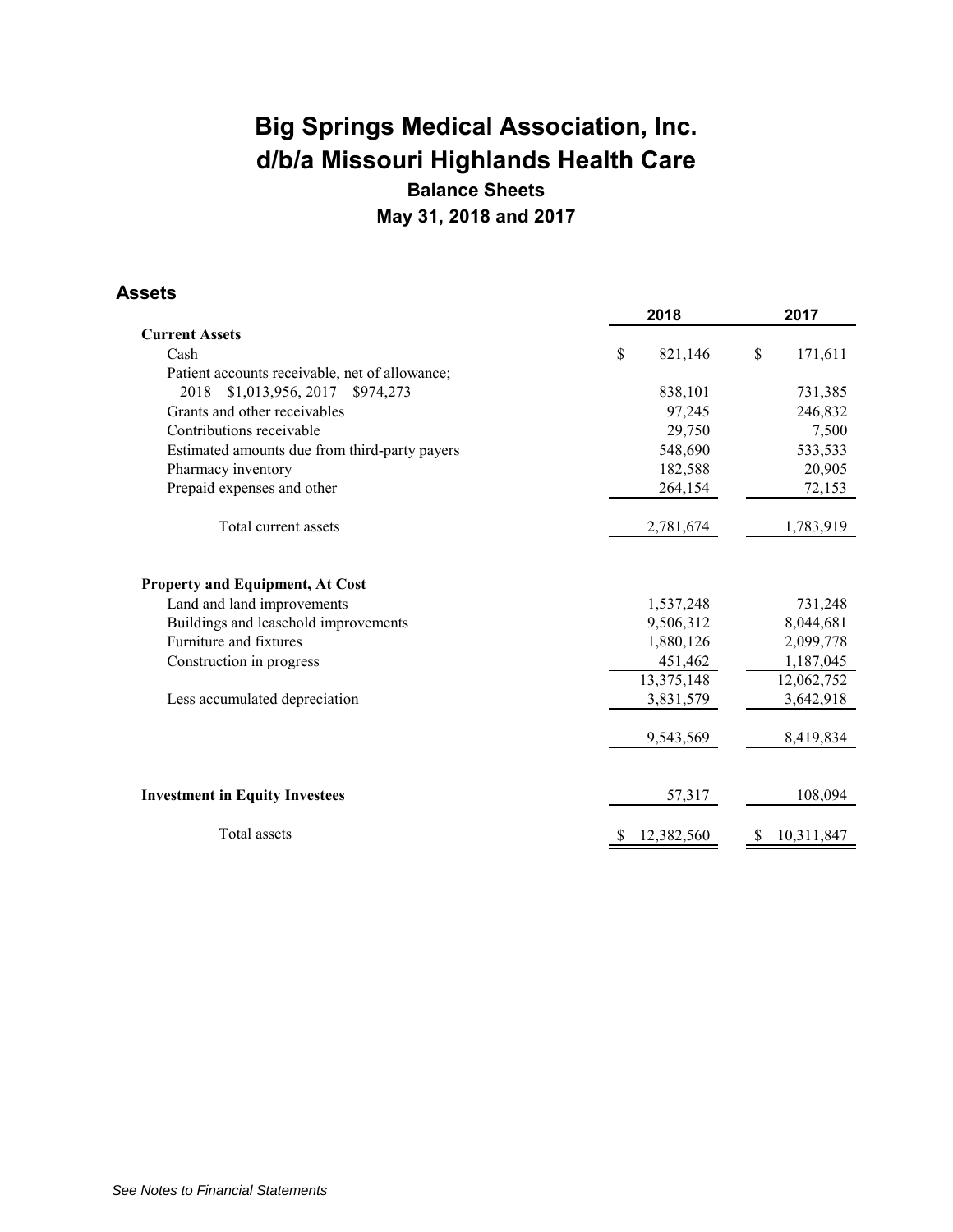### **Liabilities and Net Assets**

|                                                      | 2018             | 2017             |
|------------------------------------------------------|------------------|------------------|
| <b>Current Liabilities</b>                           |                  |                  |
| Current maturities of long-term debt                 | \$<br>129,946    | \$<br>56,824     |
| Accounts payable                                     | 538,317          | 499,985          |
| Estimated amounts due to third-party payer - current | 79,640           | 283,747          |
| Accrued expenses                                     | 724,808          | 639,586          |
| Total current liabilities                            | 1,472,711        | 1,480,142        |
| <b>Estimated Amounts Due to Third-Party Payer</b>    | 134,879          |                  |
| <b>Notes Payable to Bank</b>                         | 185,000          | 120,000          |
| <b>Long-Term Debt</b>                                | 1,663,754        | 125,367          |
| Total liabilities                                    | 3,456,344        | 1,725,509        |
| <b>Net Assets</b>                                    |                  |                  |
| Unrestricted                                         | 8,714,590        | 8,586,338        |
| Temporarily restricted                               | 211,626          |                  |
| Total net assets                                     | 8,926,216        | 8,586,338        |
| Total liabilities and net assets                     | 12,382,560<br>\$ | \$<br>10,311,847 |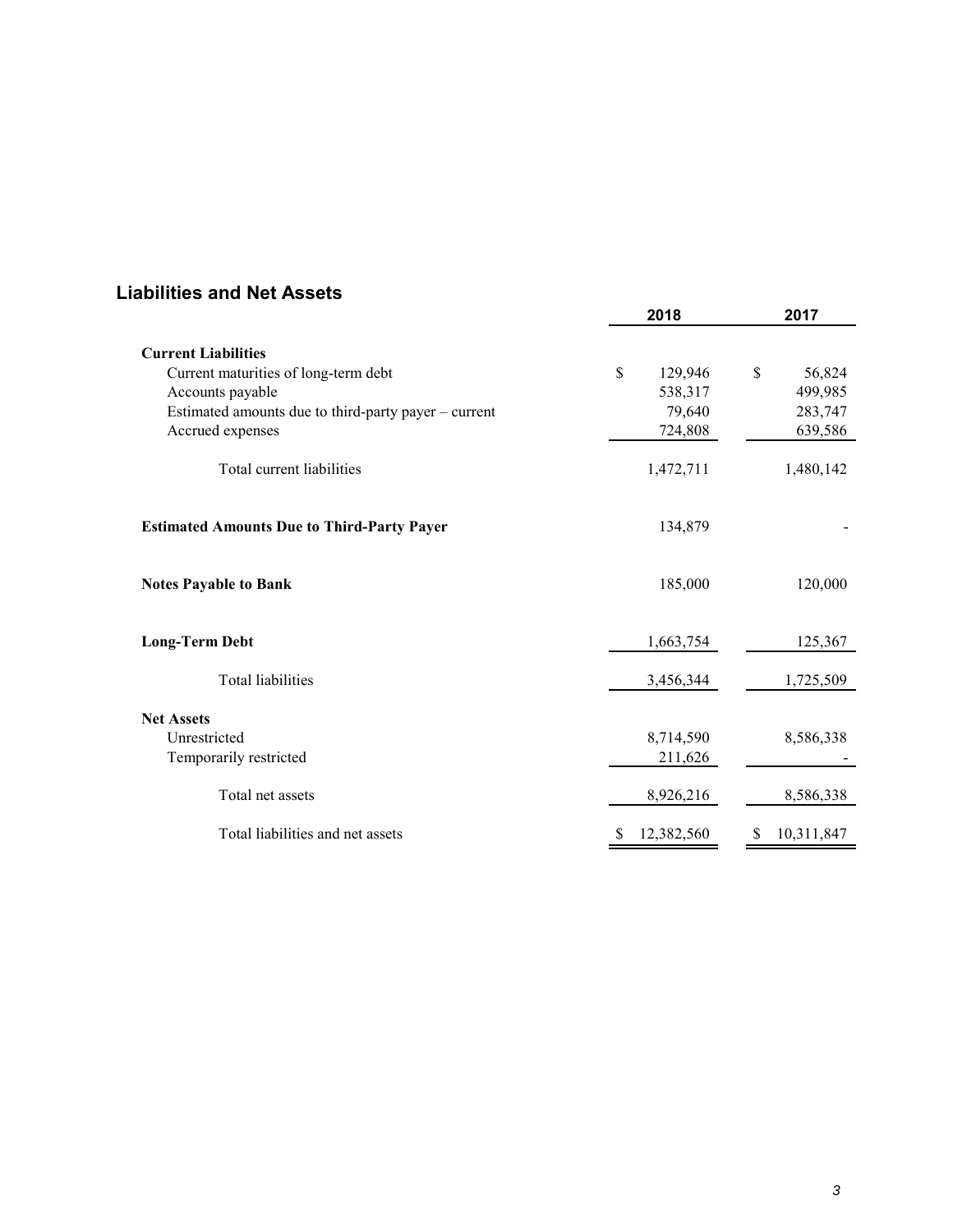## **Statements of Operations**

**Years Ended May 31, 2018 and 2017** 

|                                                              | 2018             | 2017            |
|--------------------------------------------------------------|------------------|-----------------|
| <b>Unrestricted Revenues, Gains and Other Support</b>        |                  |                 |
| Patient service revenue (net of contractual discounts and    |                  |                 |
| allowances)                                                  | \$<br>10,067,923 | 8,370,004<br>\$ |
| Provision for uncollectible accounts                         | 92,021           | 441             |
| Net patient service revenue less provision for uncollectible |                  |                 |
| accounts                                                     | 9,975,902        | 8,369,563       |
| Capitation revenue                                           | 378,879          | 366,772         |
| Grant revenue                                                | 4,285,150        | 3,787,442       |
| Contribution and other revenue                               | 578,392          | 180,687         |
| Net assets released from restriction used for operations     |                  | 104,625         |
| Total unrestricted revenues, gains and other support         | 15,218,323       | 12,809,089      |
|                                                              |                  |                 |
| <b>Expenses and Losses</b>                                   |                  |                 |
| Salaries and wages                                           | 6,867,645        | 5,910,249       |
| Employee benefits                                            | 1,220,740        | 1,012,710       |
| Purchased services and professional fees                     | 2,764,724        | 2,124,554       |
| Supplies and other                                           | 3,566,932        | 2,671,818       |
| Rent                                                         | 86,437           | 105,087         |
| Depreciation and amortization                                | 635,646          | 493,503         |
| Interest                                                     | 64,705           | 19,820          |
| Federal grants passed through to subrecipients               | 155,830          | 130,010         |
| Total expenses and losses                                    | 15,362,659       | 12,467,751      |
| <b>Operating Income (Loss)</b>                               | (144, 336)       | 341,338         |
| <b>Other Income</b>                                          |                  |                 |
| Investment return                                            | 3,556            | 3,110           |
| Gain on investment in equity investee                        | 27,362           | 39,538          |
|                                                              |                  |                 |
| Total other income                                           | 30,918           | 42,648          |
| <b>Excess (Deficiency) of Revenues Over Expenses</b>         | (113, 418)       | 383,986         |
| Contributions for acquisition of property and equipment      |                  | 200,000         |
| Grants for acquisition of property and equipment             | 241,670          | 1,218,786       |
| <b>Increase in Unrestricted Net Assets</b>                   | \$<br>128,252    | \$<br>1,802,772 |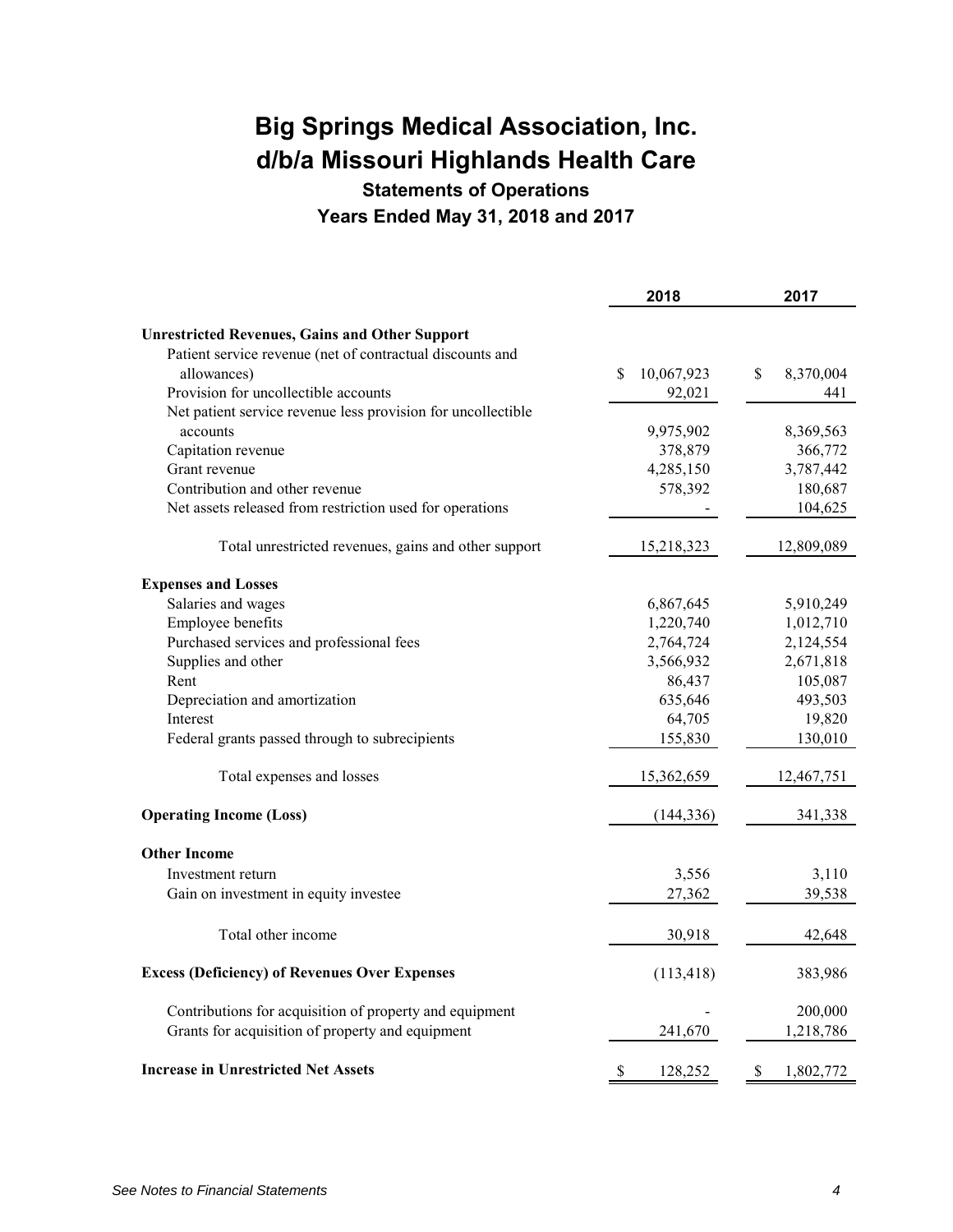**Statements of Changes in Net Assets Years Ended May 31, 2018 and 2017** 

|                                                          | 2018             |   | 2017       |
|----------------------------------------------------------|------------------|---|------------|
| <b>Unrestricted Net Assets</b>                           |                  |   |            |
| Excess (deficiency) of revenues over expenses            | \$<br>(113, 418) | S | 383,986    |
| Contributions for acquisition of property and equipment  |                  |   | 200,000    |
| Grants for acquisition of property and equipment         | 241,670          |   | 1,218,786  |
| Increase in unrestricted net assets                      | 128,252          |   | 1,802,772  |
| <b>Temporarily Restricted Net Assets</b>                 |                  |   |            |
| Contributions received                                   | 211,626          |   |            |
| Net assets released from restriction                     |                  |   | (104, 625) |
| Increase (decrease) in temporarily restricted net assets | 211,626          |   | (104, 625) |
| <b>Change in Net Assets</b>                              | 339,878          |   | 1,698,147  |
| <b>Net Assets, Beginning of Year</b>                     | 8,586,338        |   | 6,888,191  |
| <b>Net Assets, End of Year</b>                           | 8,926,216        | S | 8,586,338  |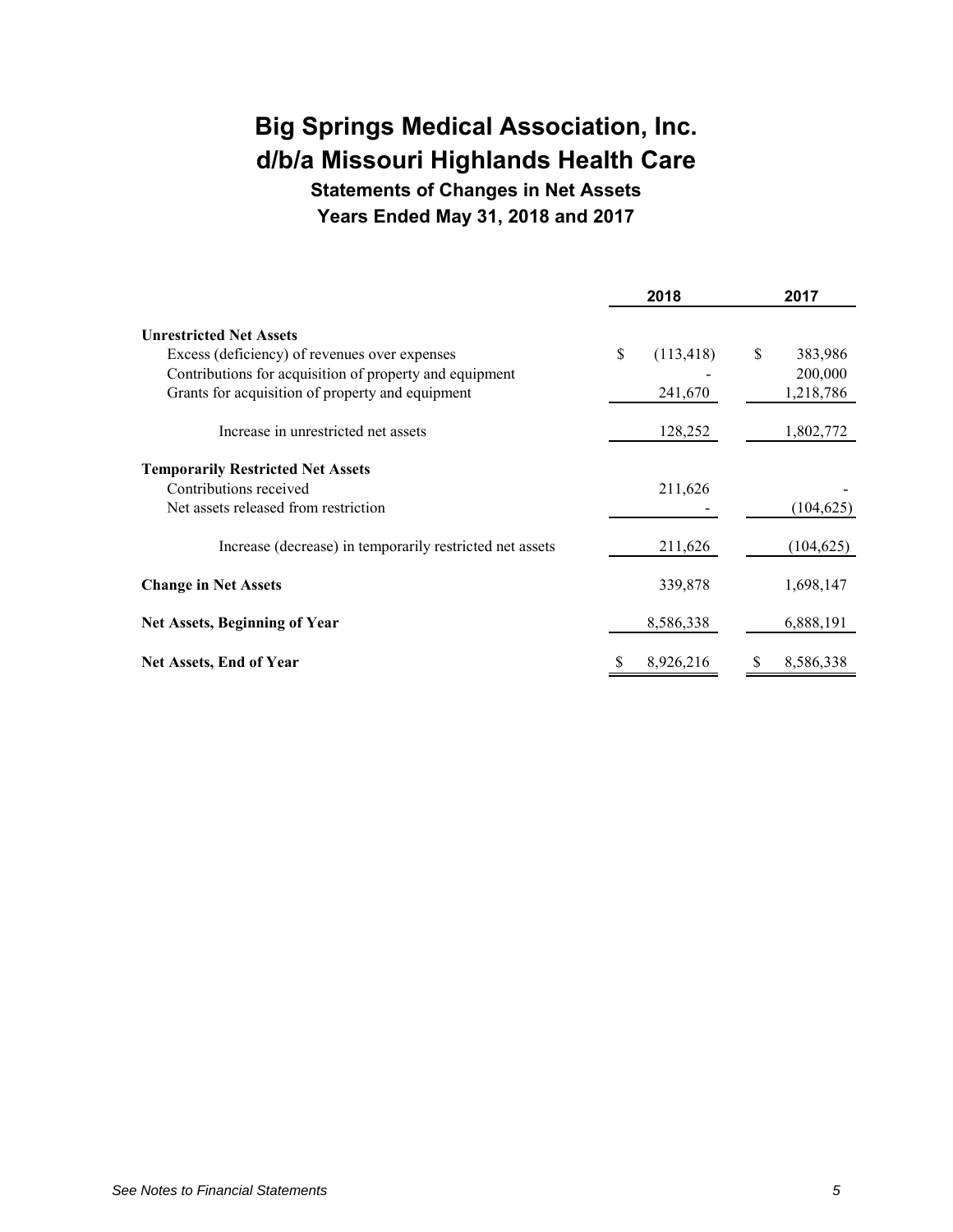**Statements of Cash Flows Years Ended May 31, 2018 and 2017** 

|                                                             |    | 2018        |                            | 2017        |
|-------------------------------------------------------------|----|-------------|----------------------------|-------------|
| <b>Operating Activities</b>                                 |    |             |                            |             |
| Change in net assets                                        | \$ | 339,878     | \$                         | 1,698,147   |
| Items not requiring (providing) cash                        |    |             |                            |             |
| (Gain) loss on disposal of property and equipment           |    | 56,071      |                            | (556)       |
| Depreciation and amortization                               |    | 635,646     |                            | 493,503     |
| Interest attributable to debt issuance costs                |    | 988         |                            |             |
| Gain on investment in equity investee                       |    | (27, 362)   |                            | (39, 538)   |
| Contributions for acquisition of property and equipment     |    |             |                            | (200,000)   |
| Grants for acquisition of property and equipment            |    | (241, 670)  |                            | (1,218,786) |
| Changes in                                                  |    |             |                            |             |
| Patient accounts receivable, net                            |    | (106, 716)  |                            | 98,873      |
| Grants and other receivables                                |    | 149,587     |                            | (212, 320)  |
| Contributions receivable                                    |    | (22, 250)   |                            | 12,500      |
| Estimated amounts due from third-party payers               |    | (84, 385)   |                            | (746, 134)  |
| Accounts payable and accrued expenses                       |    | 256,968     |                            | 206,420     |
| Pharmacy inventory                                          |    | (161, 683)  |                            | (4,273)     |
| Prepaid expenses and other                                  |    | (192,001)   |                            | 4,735       |
| Net cash provided by operating activities                   |    | 603,071     |                            | 92,571      |
|                                                             |    |             |                            |             |
| <b>Investing Activities</b>                                 |    |             |                            |             |
| Investment in equity investees                              |    | (160)       |                            | (140)       |
| Distributions from equity investees                         |    | 78,299      |                            | 15,706      |
| Purchase of property and equipment                          |    | (1,949,166) |                            | (1,488,072) |
| Proceeds from sale of property and equipment                |    | 300         |                            | 8,994       |
| Net cash used in investing activities                       |    | (1,870,727) |                            | (1,463,512) |
| <b>Financing Activities</b>                                 |    |             |                            |             |
| Proceeds from issuance of long-term debt                    |    | 1,737,806   |                            |             |
| Principal payments on long-term debt                        |    | (65,785)    |                            | (53, 578)   |
| Proceeds from issuance of notes payable to bank             |    | 135,000     |                            |             |
| Principal payments on notes payable to bank                 |    | (70,000)    |                            | (65,000)    |
| Payment of debt issuance costs                              |    | (61, 500)   |                            |             |
| Proceeds from contributions for acquisition of property and |    |             |                            |             |
| equipment                                                   |    |             |                            | 200,000     |
| Proceeds from grants for acquisition of property and        |    |             |                            |             |
|                                                             |    |             |                            |             |
| equipment                                                   |    | 241,670     |                            | 1,223,786   |
| Net cash provided by financing activities                   |    | 1,917,191   |                            | 1,305,208   |
| Increase (Decrease) in Cash                                 |    | 649,535     |                            | (65, 733)   |
| <b>Cash, Beginning of Year</b>                              |    | 171,611     |                            | 237,344     |
| Cash, End of Year                                           | S  | 821,146     | $\boldsymbol{\mathcal{S}}$ | 171,611     |
| <b>Supplemental Cash Flows Information</b>                  |    |             |                            |             |
| Interest paid                                               | \$ | 63,717      | \$                         | 19,820      |
| Property and equipment acquisitions in accounts payable     | \$ | 10,800      | \$                         | 144,214     |
|                                                             |    |             |                            |             |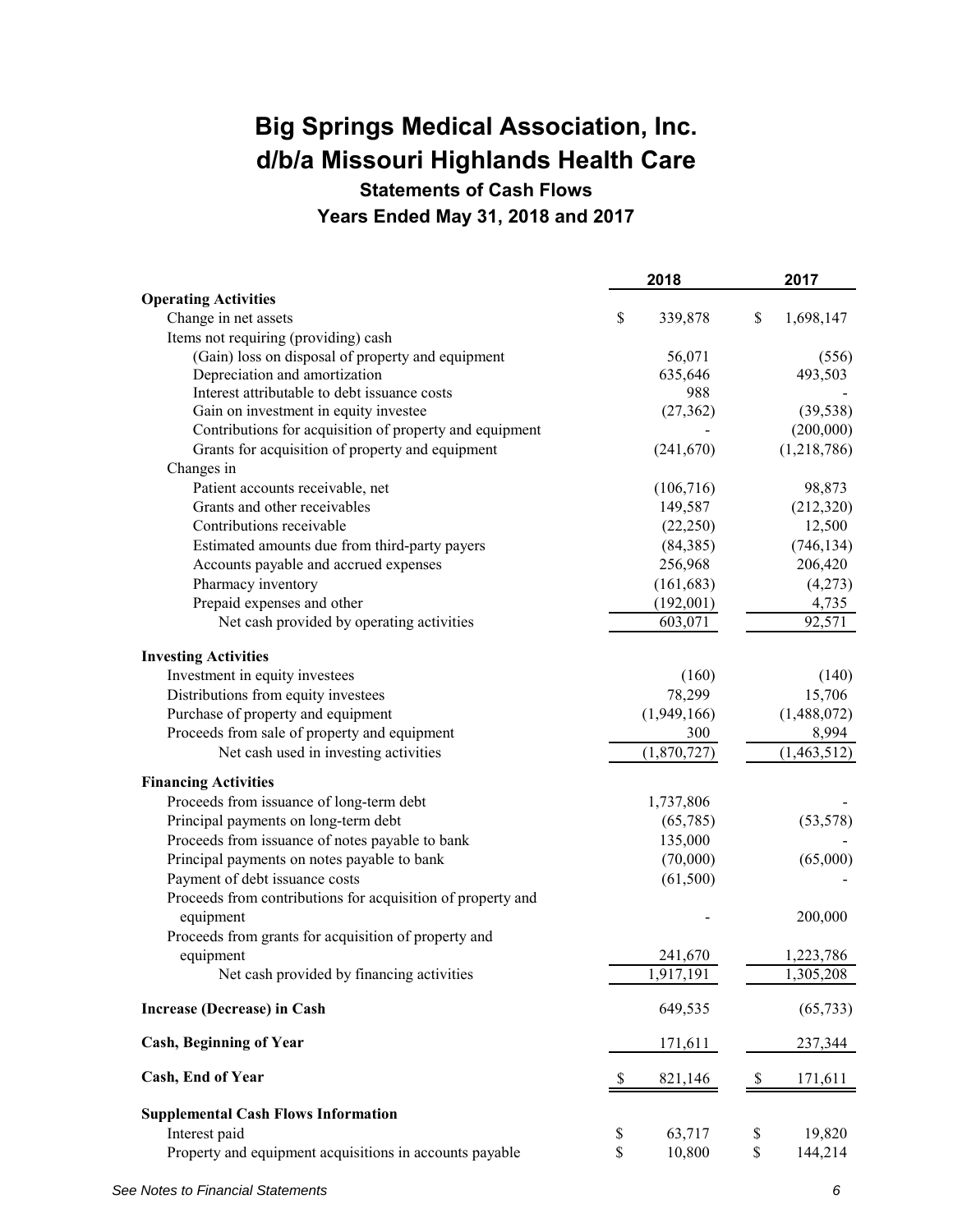**Notes to Financial Statements May 31, 2018 and 2017** 

### **Note 1: Nature of Operations and Summary of Significant Accounting Policies**

#### *Nature of Operations*

Big Springs Medical Association, Inc., d/b/a Missouri Highlands Health Care, (the "Organization") primarily earns revenues by providing physician and related health care services through clinics located in the Missouri counties of Carter, Shannon, Reynolds, Iron, Butler, Wayne and Ripley.

#### *Use of Estimates*

The preparation of financial statements in conformity with accounting principles generally accepted in the United States of America requires management to make estimates and assumptions that affect the reported amounts of assets and liabilities and disclosure of contingent assets and liabilities at the date of the financial statements and the reported amounts of revenues and expenses during the reporting period. Actual results could differ from those estimates.

#### *Cash*

At May 31, 2018, the Organization's cash accounts exceeded federally insured limits by approximately \$541,000.

#### *Patient Accounts Receivable*

Accounts receivable are reduced by an allowance for uncollectible accounts. In evaluating the collectability of accounts receivable, the Organization analyzes its past history and identifies trends for each of its major payer sources of revenue to estimate the appropriate allowance for uncollectible accounts and provision for uncollectible accounts. Management regularly reviews data about these major payer sources of revenue in evaluating the sufficiency of the allowance for uncollectible accounts.

For receivables associated with services provided to patients who have third-party coverage, the Organization analyzes contractually due amounts and provides an allowance for uncollectible accounts and a provision for uncollectible accounts, if necessary (for example, for expected uncollectible deductibles and copayments on accounts for which the third-party payer has not yet paid, or for payers who are known to be having financial difficulties that make the realization of amounts due unlikely).

For receivables associated with self-pay patients (which includes both patients without insurance and patients with deductible and copayment balances due for which third-party coverage exists for part of the bill), the Organization records a significant provision for uncollectible accounts in the period of service on the basis of its past experience, which indicates that many patients are unable or unwilling to pay the portion of their bill for which they are financially responsible. The difference between the standard rates (or the discounted rates if negotiated or provided by the sliding fee or other policy) and the amounts actually collected after all reasonable collection efforts have been exhausted is charged off against the allowance for uncollectible accounts.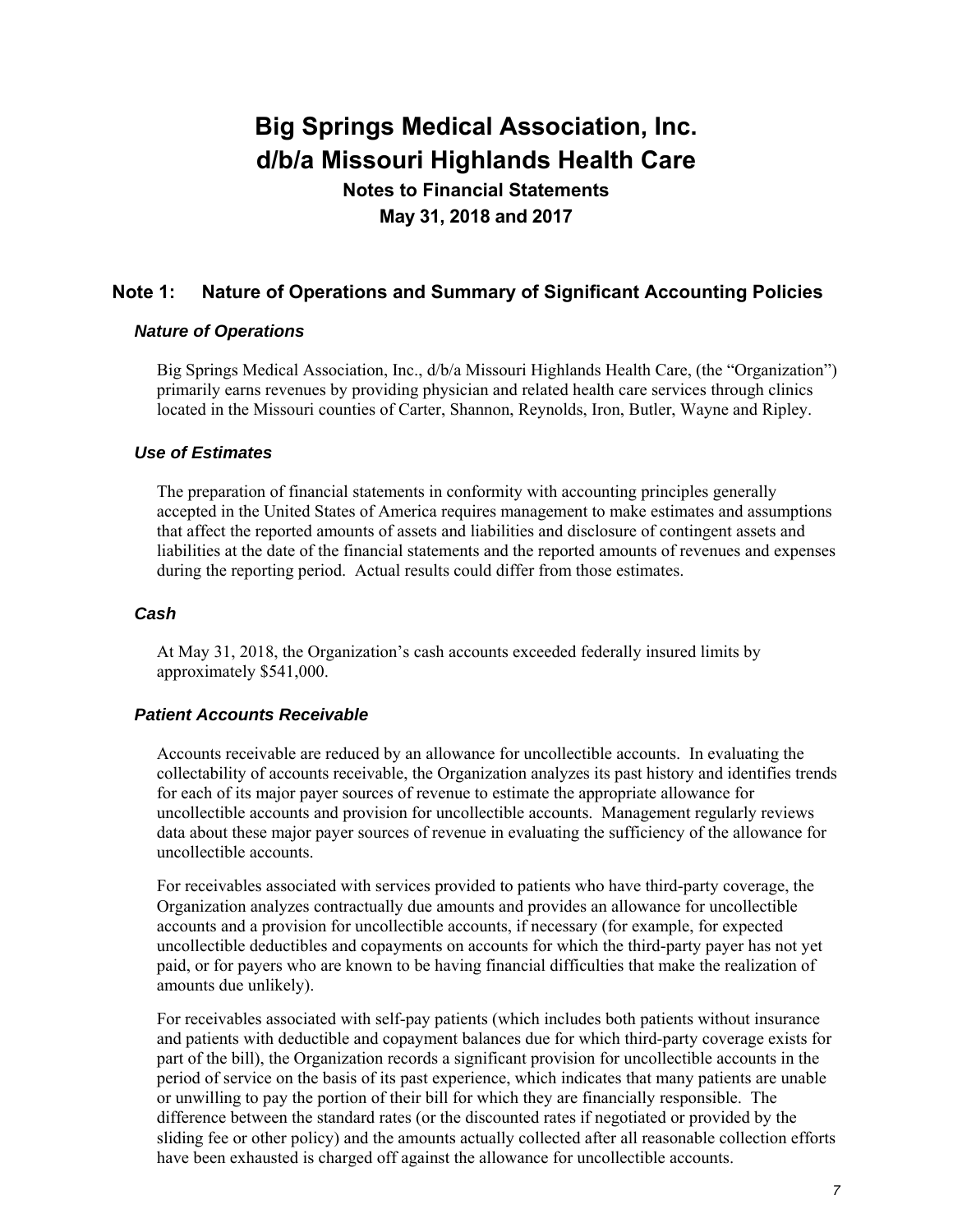## **Big Springs Medical Association, Inc. d/b/a Missouri Highlands Health Care Notes to Financial Statements May 31, 2018 and 2017**

The Organization's allowance for uncollectible accounts for self-pay patients increased from 89% of self-pay accounts receivable at May 31, 2017, to 91% of self-pay accounts receivable at May 31, 2018. The Organization's write-offs decreased approximately \$20,000 from approximately \$76,000 for the year ended May 31, 2017, to approximately \$56,000 for the year ended May 31, 2018.

#### *Pharmacy Inventory*

The Organization states pharmacy inventory at the lower of cost, determined using the first-in, first-out method, or market.

#### *Property and Equipment*

Property and equipment are recorded at cost and are depreciated using the straight-line method over the estimated useful life of each asset. Leasehold improvements are depreciated over the shorter of the lease term or their respective estimated useful lives.

The estimated useful lives for each major depreciable classification of property and equipment are as follows:

| Land improvements                    | $2 - 8$ years  |
|--------------------------------------|----------------|
| Buildings and leasehold improvements | $5 - 40$ years |
| Furniture and fixtures               | $2 - 30$ years |

Certain property and equipment have been purchased with grant funds. Such items may have a reversionary interest by the grantor if not used to further the grants objectives or held for a specific length of time.

Donations of property and equipment are reported at fair value as an increase in unrestricted net assets unless use of the assets is restricted by the donor. Monetary gifts that must be used to acquire property and equipment are reported as restricted support. The expiration of such restrictions is reported as an increase in unrestricted net assets when the donated asset is placed in service.

#### *Long-Lived Asset Impairment*

The Organization evaluates the recoverability of the carrying value of long-lived assets whenever events or circumstances indicate the carrying amount may not be recoverable. If a long-lived asset is tested for recoverability and the undiscounted estimated future cash flows expected to result from the use and eventual disposition of the asset is less than the carrying amount of the asset, the asset cost is adjusted to fair value and an impairment loss is recognized as the amount by which the carrying amount of a long-lived asset exceeds its fair value.

No asset impairment was recognized during the years ended May 31, 2018 and 2017.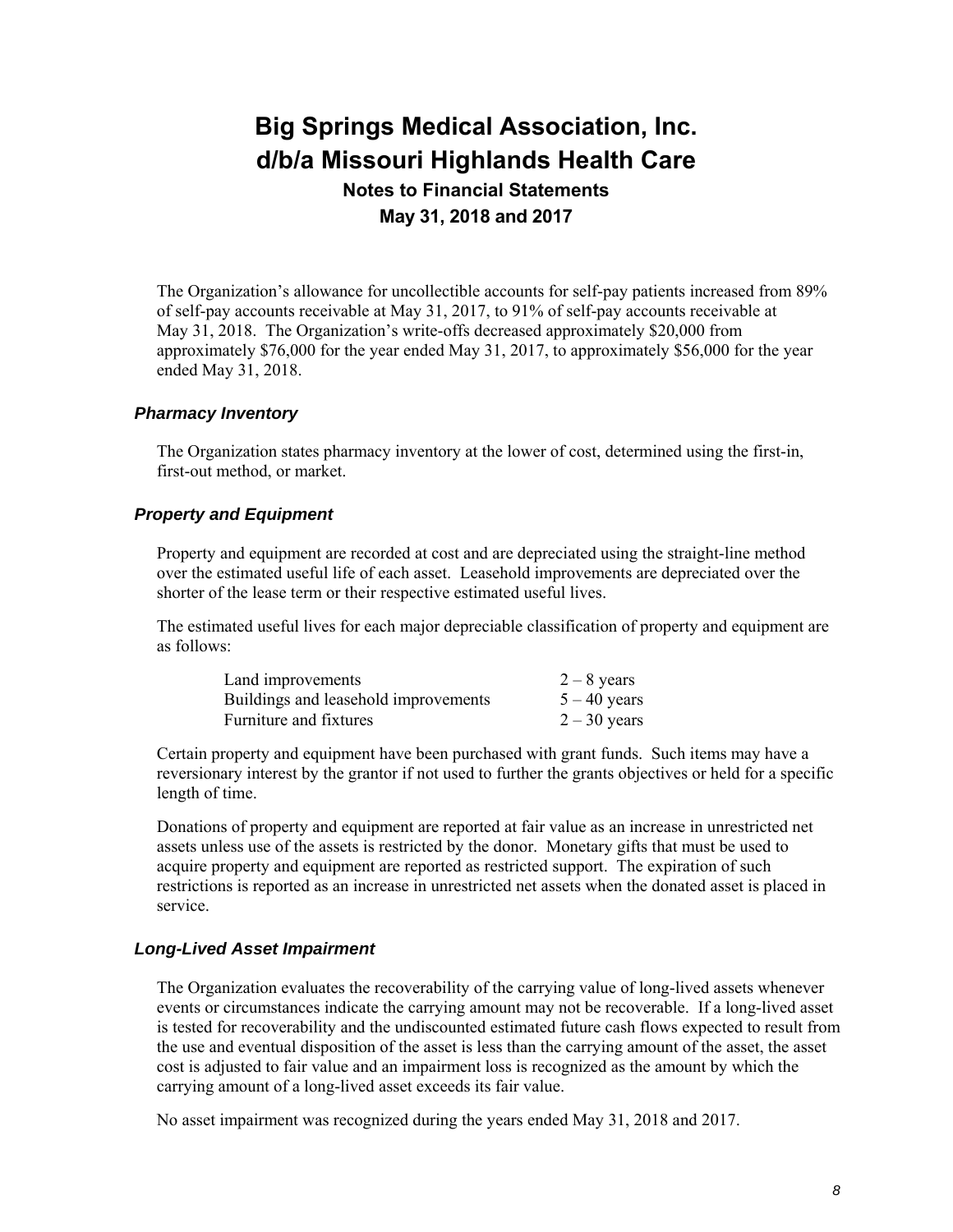### **Notes to Financial Statements May 31, 2018 and 2017**

#### *Debt Issuance Costs*

Debt issuance costs represent costs incurred in connection with the issuance of long-term debt. Such costs are being amortized over the term of the respective debt using the effective interest rate method.

#### *Investment in Equity Investees*

The Organization owns a 3.19% membership interest in Missouri Community Health Access, LLC (MCHA) at May 31, 2018 and 2017. The Organization and 12 other Missouri federally qualified health centers purchased membership interests in MCHA, which is one of the two sole shareholders of Healthy Missouri Holdings, Inc. (HMH), which in turn is the sole owner of Home State Health Plan (HSHP). HSHP operates a Medicaid managed care plan in the state of Missouri. The Organization accounts for its investment in MCHA under the equity method of accounting.

The Organization also owns a 3.69% membership interest in Missouri Health Plus, LLC (MHP) at May 31, 2018 and 2017. MHP is a joint venture with other Missouri federally qualified health centers. The Organization accounts for its investment in MHP under the equity method of accounting.

#### *Temporarily Restricted Net Assets*

Temporarily restricted net assets are those whose use by the Organization has been limited by donors to a specific time period or purpose.

#### *Net Patient Service Revenue*

The Organization has agreements with third-party payers that provide for payments to the Organization at amounts different from its established rates. Net patient service revenue is reported at the estimated net realizable amounts from patients, third-party payers and others for services rendered and includes estimated retroactive adjustments. Retroactive adjustments are considered in the recognition of revenue on an estimated basis in the period the related services are rendered and such estimated amounts are revised in future periods, as adjustments become known.

#### *340B Revenue*

The Organization participates in the 340B "Drug Discount Program" which enables qualifying health care providers to purchase drugs from pharmaceutical suppliers at a substantial discount. The 340B Drug Discount Program is managed by the Health Resources and Services Administration (HRSA) Office of Pharmacy Affairs. The Organization earns revenue under this program by purchasing pharmaceuticals at a reduced cost to fill prescriptions to qualified patients. The Organization has a network of participating pharmacies that dispense the pharmaceuticals to its patients under contract arrangement with the Organization. Reported 340B revenue consists of the gross pharmacy reimbursements.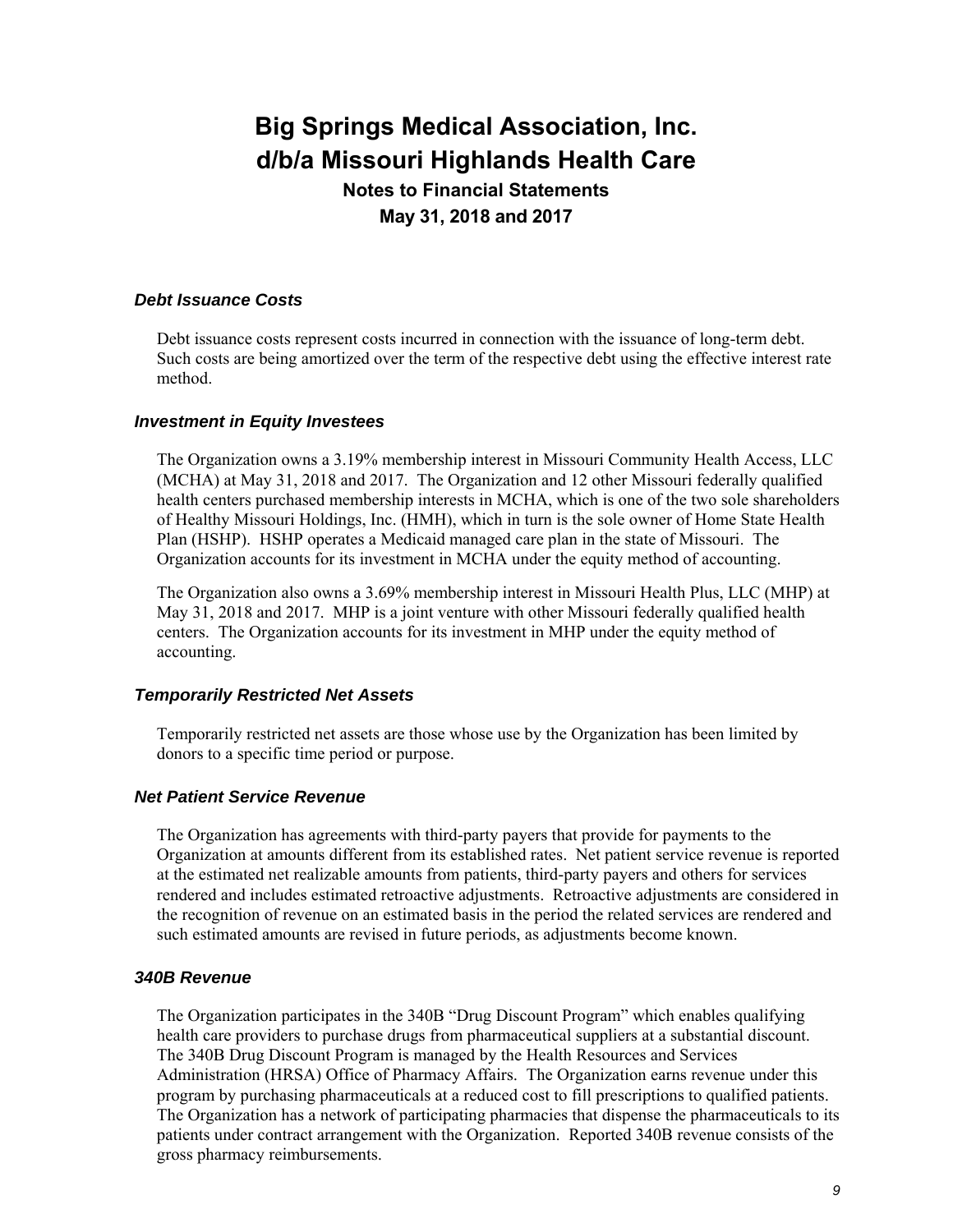#### **Notes to Financial Statements May 31, 2018 and 2017**

|                                 | 2018         | 2017         |
|---------------------------------|--------------|--------------|
| Gross receipts                  | 772,405<br>S | 901,815<br>S |
| Drug replenishment costs        | (205, 569)   | (207, 854)   |
| Administrative and filling fees | (306, 725)   | (321, 481)   |
| Net revenue                     | 260,111      | 372,480      |

The 340B gross receipts are included in patient service revenue on the statements of operations. The drug replenishment costs and administrative and filling fees are included in supplies and other on the statements of operations. The net 340B revenue from this program is used in furtherance of the Organization's mission.

#### *Contributions*

Unconditional gifts expected to be collected within one year are reported at their net realizable value. Unconditional gifts expected to be collected in future years are initially reported at fair value determined using the discounted present value of estimated future cash flows technique. The resulting discount is amortized using the level-yield method and is reported as contribution revenue.

Gifts received with donor stipulations are reported as either temporarily or permanently restricted support. When a donor restriction expires, that is, when a time restriction ends or purpose restriction is accomplished, temporarily restricted net assets are reclassified and reported as an increase in unrestricted net assets. Donor-restricted contributions whose restrictions are met within the same year as received are reported as unrestricted contributions. Conditional contributions are reported as liabilities until the condition is eliminated or the contributed assets are returned to the donor.

### *In-Kind Contributions*

In addition to receiving cash contributions, the Organization receives in-kind contributions of vaccines and pharmaceuticals and telecommunications services from various private donors. It is the policy of the Organization to record the estimated fair value of certain in-kind contributions as an expense in its financial statements, and similarly increase contribution revenue by a like amount. For the years ended May 31, 2018 and 2017, \$476,275 and \$118,922, respectively, were received in in-kind contributions.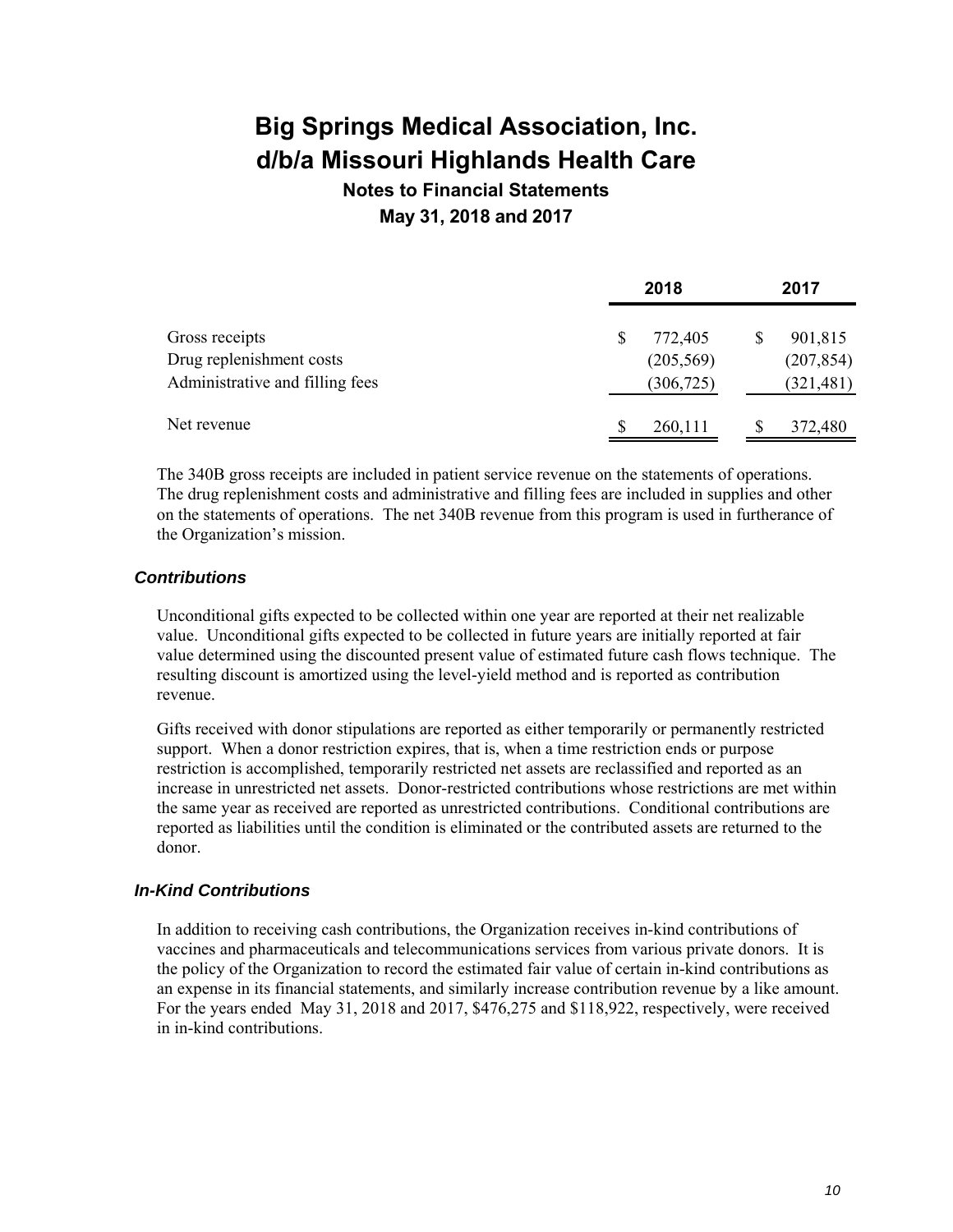### **Notes to Financial Statements May 31, 2018 and 2017**

#### *Government Grant Revenue*

Support funded by grants is recognized as the Organization performs the contracted services or incurs outlays eligible for reimbursement under the grant agreements. Grant activities and outlays are subject to audit and acceptance by the granting agency and, as a result of such audit, adjustments could be required.

#### *Income Taxes*

The Organization has been recognized as exempt from income taxes under Section 501 of the Internal Revenue Code and a similar provision of state law. However, the Organization is subject to federal income tax on any unrelated business taxable income. The Organization files tax returns in the U.S. federal jurisdiction.

#### *Excess (Deficiency) of Revenues Over Expenses*

The statements of operations include excess (deficiency) of revenues over expenses. Changes in unrestricted net assets which are excluded from excess (deficiency) of revenues over expenses, consistent with industry practice, include contributions or grants of long-lived assets (including assets acquired using contributions or grants which by donor or granting agency restriction are to be used for the purpose of acquiring such assets).

#### *Reclassifications*

Certain reclassifications have been made to the 2017 financial statements to conform to the 2018 financial statement presentation. These reclassifications had no effect on the change in net assets.

#### **Note 2: Grant Revenue**

The Organization is the recipient of a Consolidated Health Centers (CHC) grant from the U.S. Department of Health and Human Services. The general purpose of the grant is to provide expanded health care service delivery for the medically underserved populations of rural southeast Missouri. Terms of the grant generally provide for funding of the Organization's operations based on an approved budget. Grant revenue is recognized as qualifying expenditures are incurred over the grant period. During the years ended May 31, 2018 and 2017, the Organization recognized \$3,197,514 and \$3,192,877 in CHC grant funds, respectively. The Organization has been authorized for funding in the amount of \$3,515,722 for the year ending May 31, 2019.

In addition to this grant, the Organization receives additional financial support from other federal, state and private sources. Generally, such support requires compliance with terms and conditions specified in grant agreements and must be renewed on an annual basis.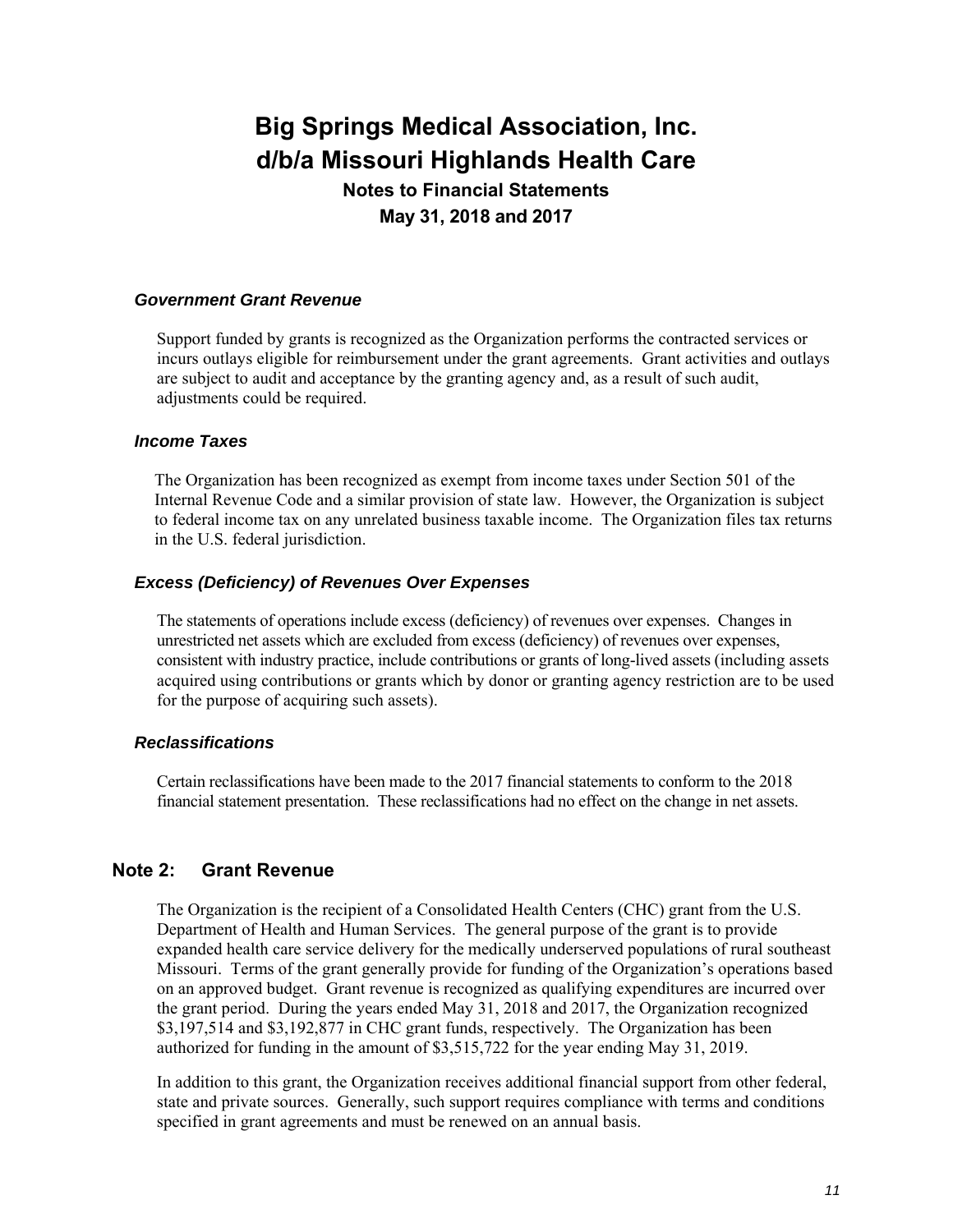**Notes to Financial Statements May 31, 2018 and 2017** 

### **Note 3: Net Patient Service Revenue**

The Organization recognizes patient service revenue associated with services provided to patients who have third-party payer coverage on the basis of contractual rates for the services rendered. For uninsured patients that do not qualify for the sliding fee program, the Organization recognizes revenue on the basis of its standard rates for service provided. On the basis of historical experience, a significant portion of the Organization's uninsured patients who do not qualify for the sliding fee program will be unable or unwilling to pay for the services provided. Thus, the Organization records a significant provision for uncollectible accounts related to uninsured patients who do not qualify for the sliding fee program in the period the services are provided. This provision for uncollectible accounts is presented on the statement of operations as a component of net patient service revenue.

The Organization is approved as a Federally Qualified Health Center (FQHC) for both Medicare and Medicaid reimbursement purposes. The Organization has agreements with third-party payers that provide for payments to the Organization at amounts different from its established rates. These payment arrangements include:

*Medicare*. Covered FQHC services rendered to Medicare program beneficiaries are paid in accordance with provisions of Medicare's Prospective Payment System (PPS) for FQHCs. Medicare payments, including patient coinsurance, are paid on the lesser of the Organization's actual charge or the applicable PPS rate. Services not covered under the FQHC benefit are paid based on established fee schedules.

*Medicaid*. Covered FQHC services rendered to Medicaid program beneficiaries are paid based on a cost reimbursement methodology. The Organization is reimbursed for cost reimbursable items at a tentative rate with final settlement determined after submission of an annual cost report by the Organization and audit thereof by the Medicaid fiscal intermediary.

Laws and regulations governing the Medicare and Medicaid programs are complex and subject to interpretation and change. As a result, it is reasonably possible that recorded estimates will change materially in the near term.

The Organization has also entered into payment agreements with certain commercial insurance carriers, health maintenance organizations and preferred provider organizations. The basis for payment to the Organization under these agreements includes prospectively determined rates and discounts from established charges.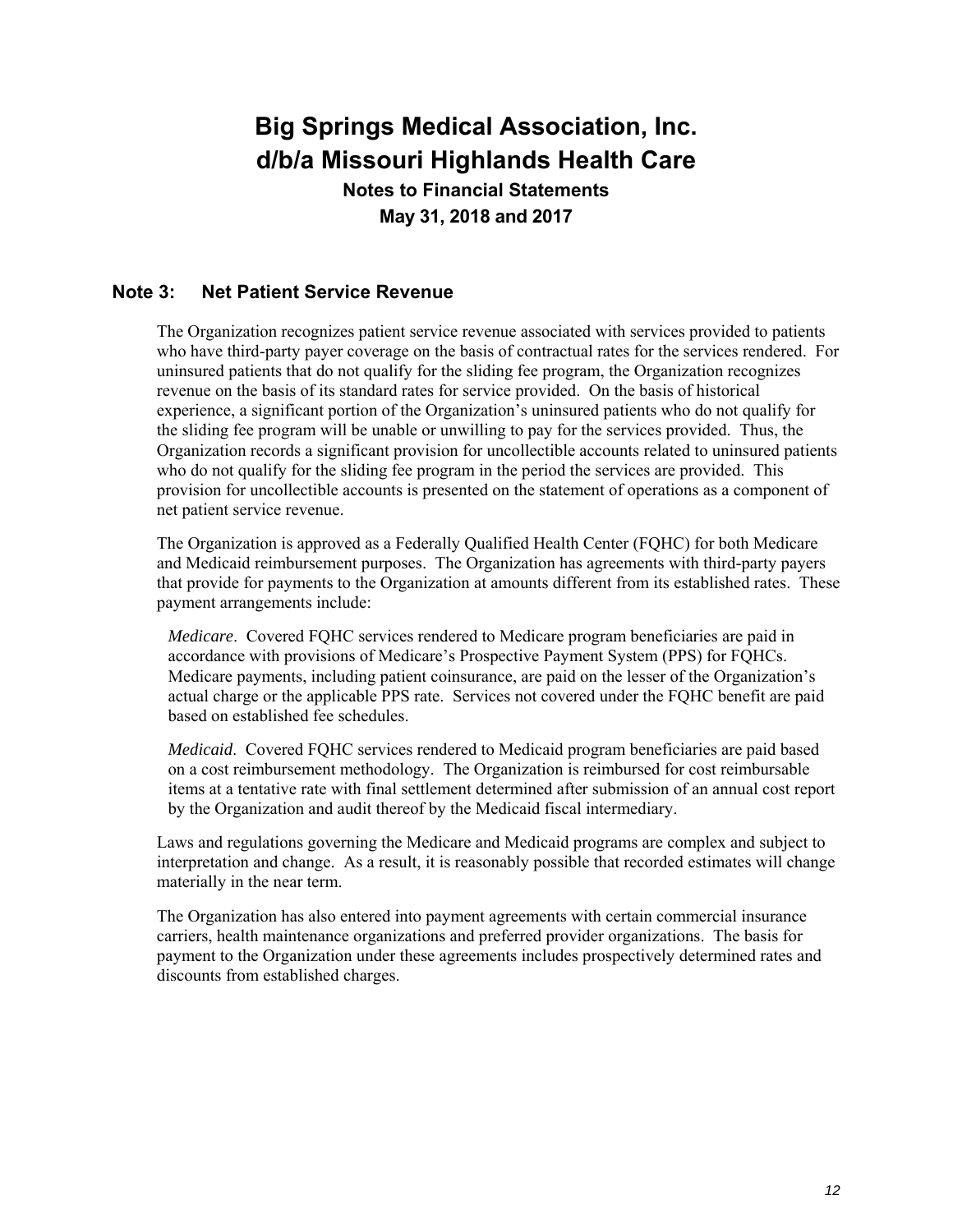### **Big Springs Medical Association, Inc. d/b/a Missouri Highlands Health Care Notes to Financial Statements May 31, 2018 and 2017**

Patient service revenue, net of contractual allowances and discounts (but before the provision for uncollectible accounts), recognized in the years ended May 31, 2018 and 2017, was:

|                          | 2018            | 2017            |
|--------------------------|-----------------|-----------------|
| Medicaid                 | 6,026,036<br>S. | 5,482,897<br>\$ |
| Medicare                 | 1,055,435       | 923,916         |
| Self-pay                 | 482,466         | 341,344         |
| Other third-party payers | 2,503,986       | 1,621,847       |
| Total                    | \$10,067,923    | 8,370,004<br>S  |
|                          |                 |                 |

#### **Note 4: Concentrations of Credit Risk**

The Organization grants credit without collateral to its patients, most of whom are area residents and are insured under third-party payer agreements. The mix of receivables from patients and third-party payers at May 31, 2018 and 2017, was:

|                          | 2018 | 2017  |
|--------------------------|------|-------|
|                          |      |       |
| Medicare                 | 12%  | 20%   |
| Medicaid                 | 57%  | 44%   |
| Self-pay                 | 6%   | $5\%$ |
| Other third-party payers | 25%  | 31%   |
|                          | 100% | 100%  |

#### **Note 5: Investment in Equity Investees**

The Organization participates in a joint venture along with 12 other Missouri FQHCs to purchase membership interests in Missouri Community Health Access, LLC (MCHA). MCHA is one of the two sole shareholders of Healthy Missouri Holdings, Inc. (HMH), which in turn is the sole owner of Home State Health Plan (HSHP). HSHP operates a Medicaid managed care plan in the state of Missouri. The Organization is a 3.19% member of MCHA at May 31, 2018 and 2017. Unaudited financial position as of June 30, 2018 and 2017, and results of operations for the twelve months then ended of MCHA are summarized below: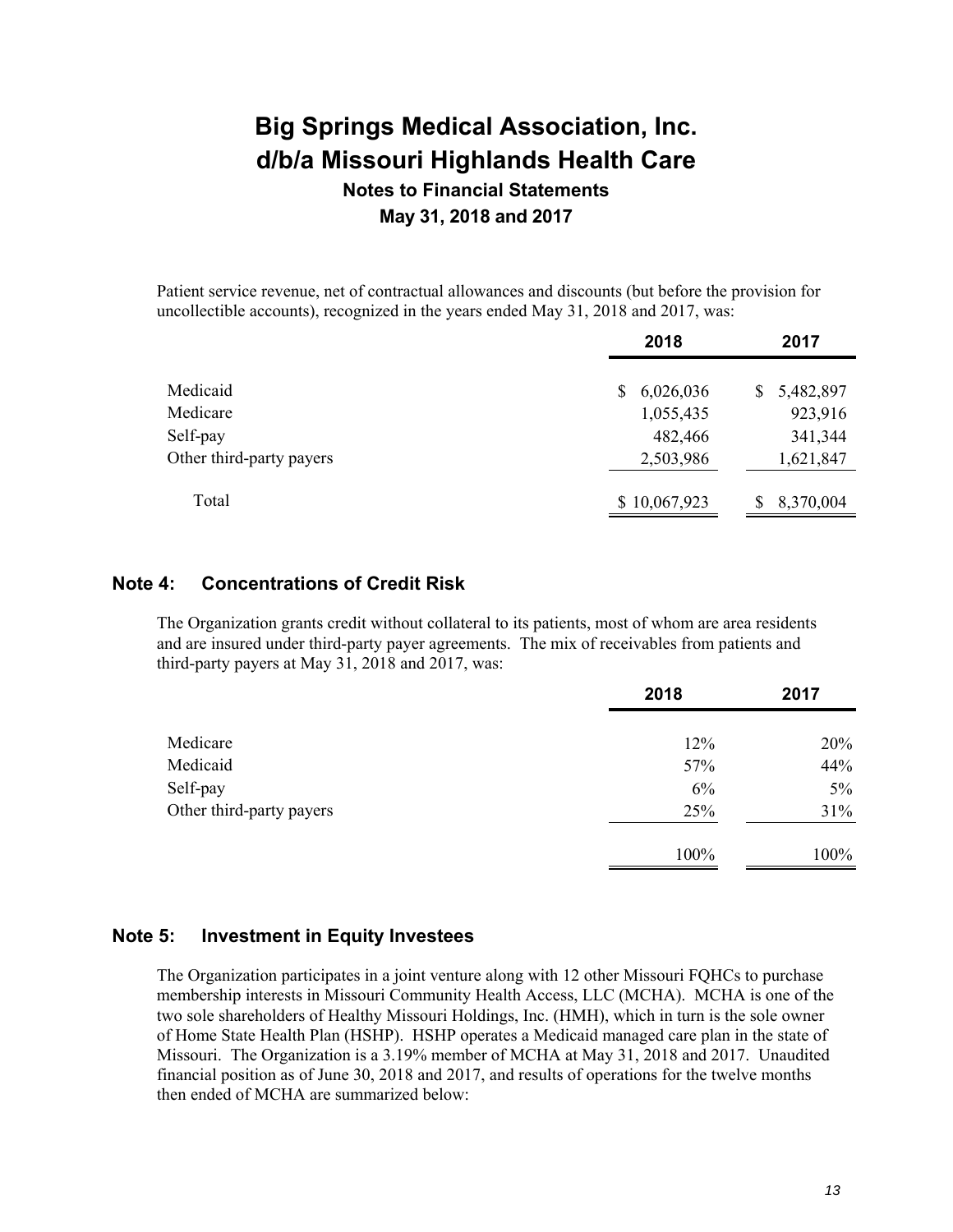### **Notes to Financial Statements**

**May 31, 2018 and 2017** 

|                            | 2018                                 | 2017                 |
|----------------------------|--------------------------------------|----------------------|
| Current assets             | 293,716<br>$\boldsymbol{\mathsf{S}}$ | 294,201<br>\$        |
| Total assets               | 1,275,136                            | 1,275,621            |
| <b>Current</b> liabilities | 136                                  | 621                  |
| Total liabilities          | 136                                  | 621                  |
| Equity                     | 1,275,000<br>\$                      | 1,275,000<br>\$      |
| Revenues<br>Net loss       | \$<br>\$<br>(7, 457)                 | \$<br>\$<br>(3, 124) |

The Organization's proportionate share of net loss in MCHA amounted to \$160 and \$100 for the years ended May 31, 2018 and 2017, respectively. The Organization's investment in MCHA is included in investment in equity investees on the balance sheets.

The Organization entered into a joint venture with other Missouri FQHCs to purchase membership interests in Missouri Health Plus, LLC (MHP). The Organization is a 3.69% member of MHP at May 31, 2018 and 2017. Unaudited financial position as of May 31, 2018 and June 30, 2017, and results of operations for the eleven and twelve months, respectively, then ended of MHP are summarized below:

|                            | 2018            | 2017             |
|----------------------------|-----------------|------------------|
| Current assets             | 1,908,224<br>\$ | 2,701,708<br>\$  |
| Total assets               | 2,000,877       | 3,403,071        |
| <b>Current liabilities</b> | 1,527,131       | 1,551,714        |
| <b>Total liabilities</b>   | 1,527,131       | 1,551,714        |
| Equity                     | \$<br>473,746   | 1,851,357<br>\$. |
| Revenues                   | \$<br>4,822,869 | 2,429,637<br>\$  |
| Net income                 | \$<br>819,616   | 1,074,713<br>\$  |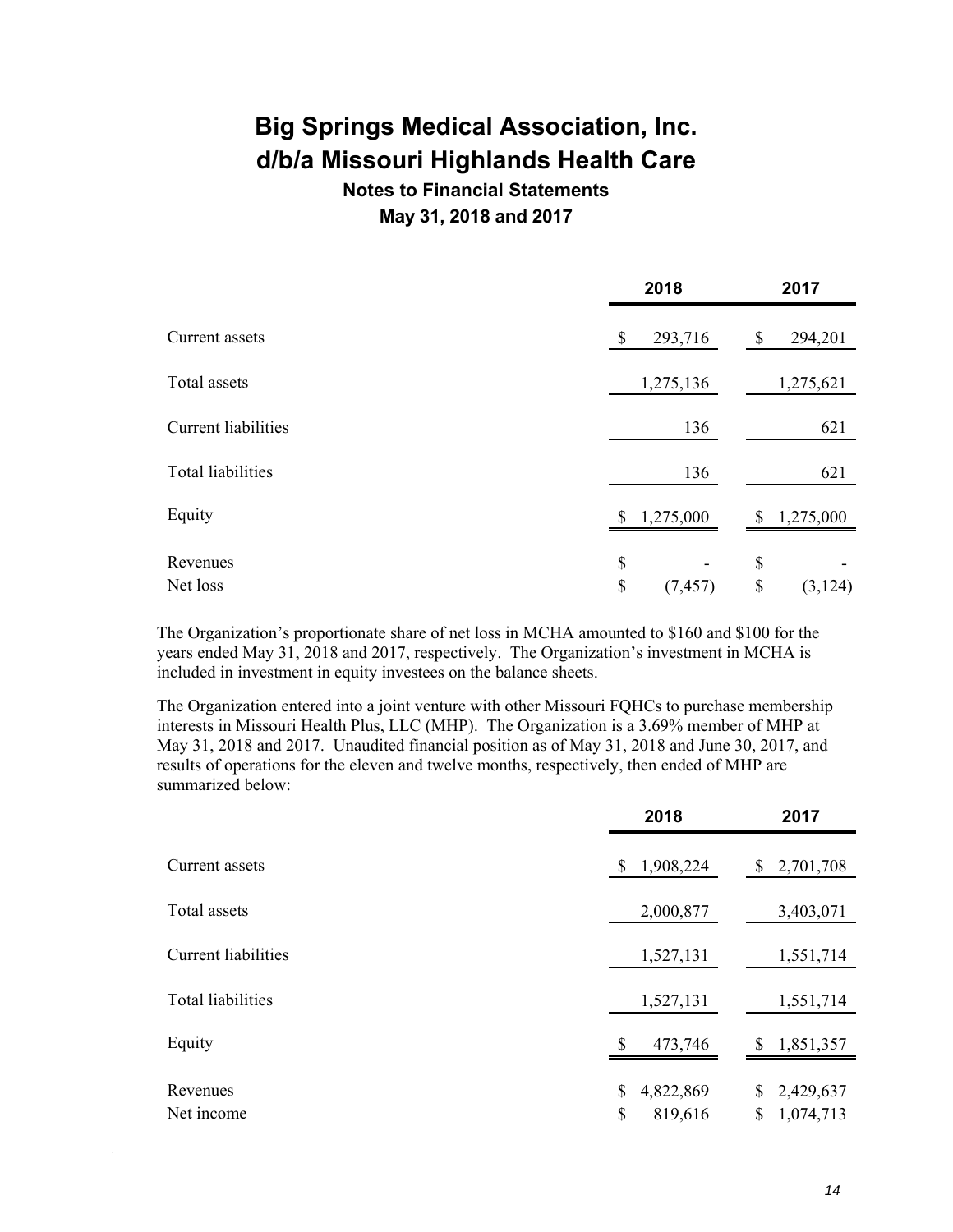## **Big Springs Medical Association, Inc. d/b/a Missouri Highlands Health Care Notes to Financial Statements May 31, 2018 and 2017**

Due to the availability of financial data of MHP, the Organization historically recognized its proportionate share of net income in MHP based on MHP's unaudited June 30 financial statements. During 2018, the Organization transitioned to capturing its proportionate share of net income in MHP based on MHP's unaudited May 31 financial statements. The change in reporting period had an immaterial impact on the Organization's proportionate share of net income in MHP in 2018.

The Organization's proportionate share of net income in MHP amounted to \$27,522 and \$39,638 for the years ended May 31, 2018 and 2017, respectively. The Organization's investment in MHP is included in investment in equity investees on the balance sheets.

In addition, the Organization has certain agreements through MHP with certain Medicaid Managed Care Organizations for which it can earn incentive payments on quality and other performance criteria specified in each agreement. During 2018 and 2017, the Organization recorded incentive revenue of \$36,035 and \$14,425, respectively, which is recorded in other revenue in the statements of operations.

### **Note 6: Medical Malpractice Claims**

The U.S. Department of Health and Human Services has deemed the Organization and its participating physicians and other licensed or certified health care practitioners, covered under the Federal Tort Claims Act (FTCA) for damage for personal injury, including death, resulting from the performance of medical, surgical, dental and related functions. FTCA coverage is comparable to an occurrence policy without a monetary cap.

Claim liabilities are determined without consideration of insurance recoveries. Expected recoveries are presented separately. Based upon the Organization's claim experience, no accrual has been made for the Organization's medical malpractice costs for the years ended May 31, 2018 and 2017. However, because of the risk in providing health care services, it is possible that an event has occurred which will be the basis of a future material claim.

### **Note 7: Notes Payable to Bank**

The Organization had a \$250,000 bank line of credit bearing interest at the bank's prime rate (4.75% and 4.00% at May 31, 2018 and 2017, respectively), that expired August 30, 2018. Subsequent to May 31, 2018, the line was extended through August 30, 2019, bearing interest at the bank's prime rate with a floor of 3.50%. The line of credit is secured by certain real property of the Organization. The outstanding principal balance on the line of credit was \$185,000 and \$120,000, at May 31, 2018 and 2017, respectively.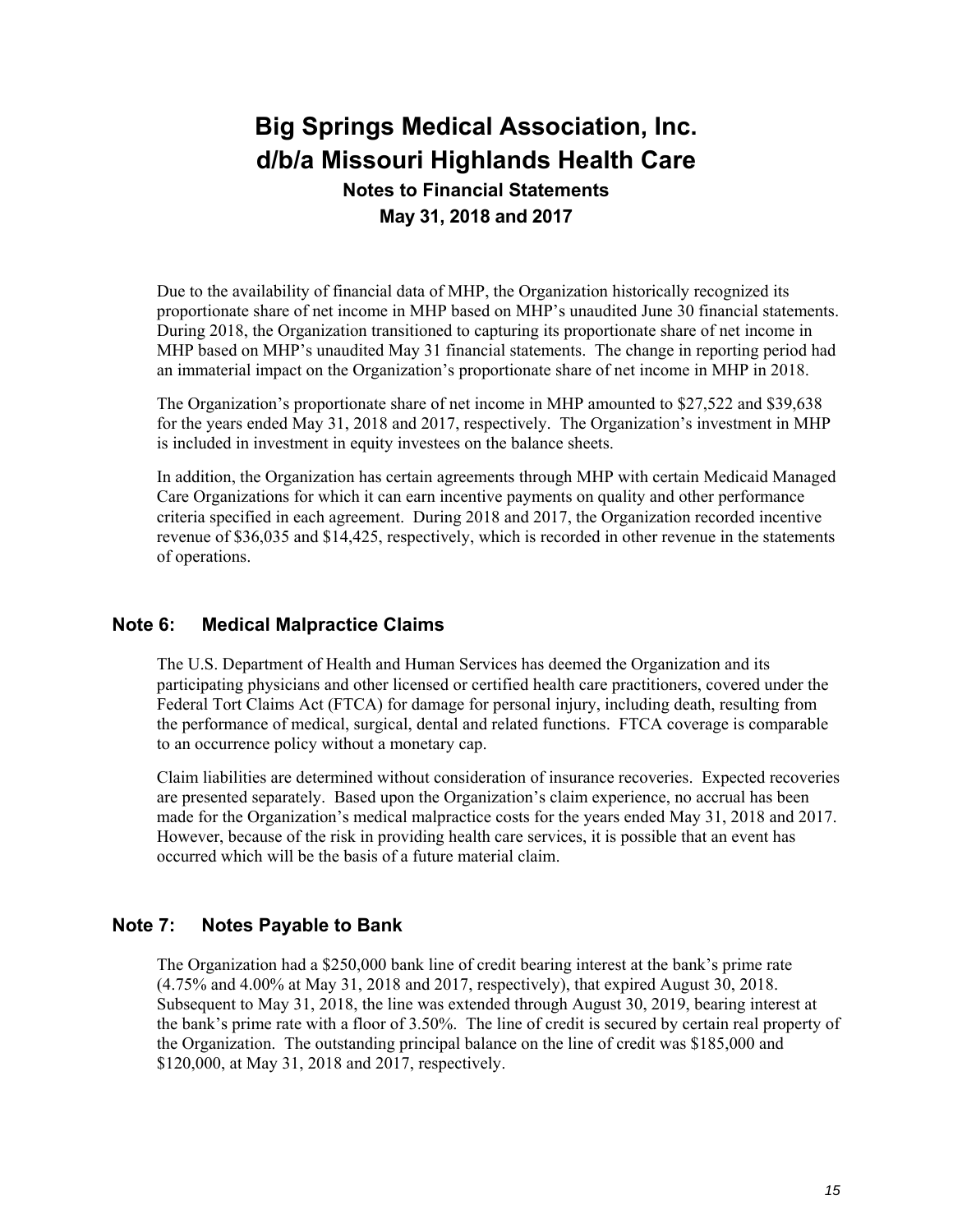#### **Notes to Financial Statements May 31, 2018 and 2017**

#### **Note 8: Long-Term Debt**

Long-term debt at May 31, 2018 and 2017, consisted of the following:

|                                      | 2018         | 2017         |
|--------------------------------------|--------------|--------------|
| Note payable, bank (A)               | \$<br>32,209 | \$<br>65,671 |
| Note payable, bank (B)               | 38,898       | 46,930       |
| Note payable, bank $(C)$             | 191,216      |              |
| Note payable, bank (D)               | 1,537,806    |              |
| Capital lease obligations (E)        | 54,083       | 69,590       |
|                                      | 1,854,212    | 182,191      |
| Less unamortized debt issuance costs | 60,512       |              |
| Less current maturities              | 129,946      | 56,824       |
|                                      | 1,663,754    | 125,367      |

- (A) Due July 2019; payable \$2,792 monthly, including interest at 5.5%, with a final payment of remaining principal and interest on the due date; secured by certain real property.
- (B) Due August 2022; payable \$878 monthly, including interest at 5.95%, with a final payment of remaining principal and interest on the due date; secured by certain real property.
- (C) Due June 2022; payable \$1,563 monthly, including interest at 4.75%, with a final payment of remaining principal and interest on the due date; secured by certain real property.
- (D) Due October 2023, with maximum principal draws available through September 2018 of \$2,325,000; payable interest-only monthly at 4.69% through October 2018; payable \$14,950 monthly, including interest at 4.69%, through November 2020; payable \$15,558 monthly, including interest based on the weekly average yield of United States Treasury Securities plus a margin of 3%, resulting in an initial interest rate of 5.21%, with a final payment of remaining principal and interest on the due date; secured by certain real property and a certain life insurance policy. Unamortized debt issuance costs were \$60,512 and \$0 at May 31, 2018 and 2017, respectively.
- (E) Eighty percent of note payable principal is guaranteed by a United States Department of Agriculture Rural Development Business and Industry Loan Guarantee.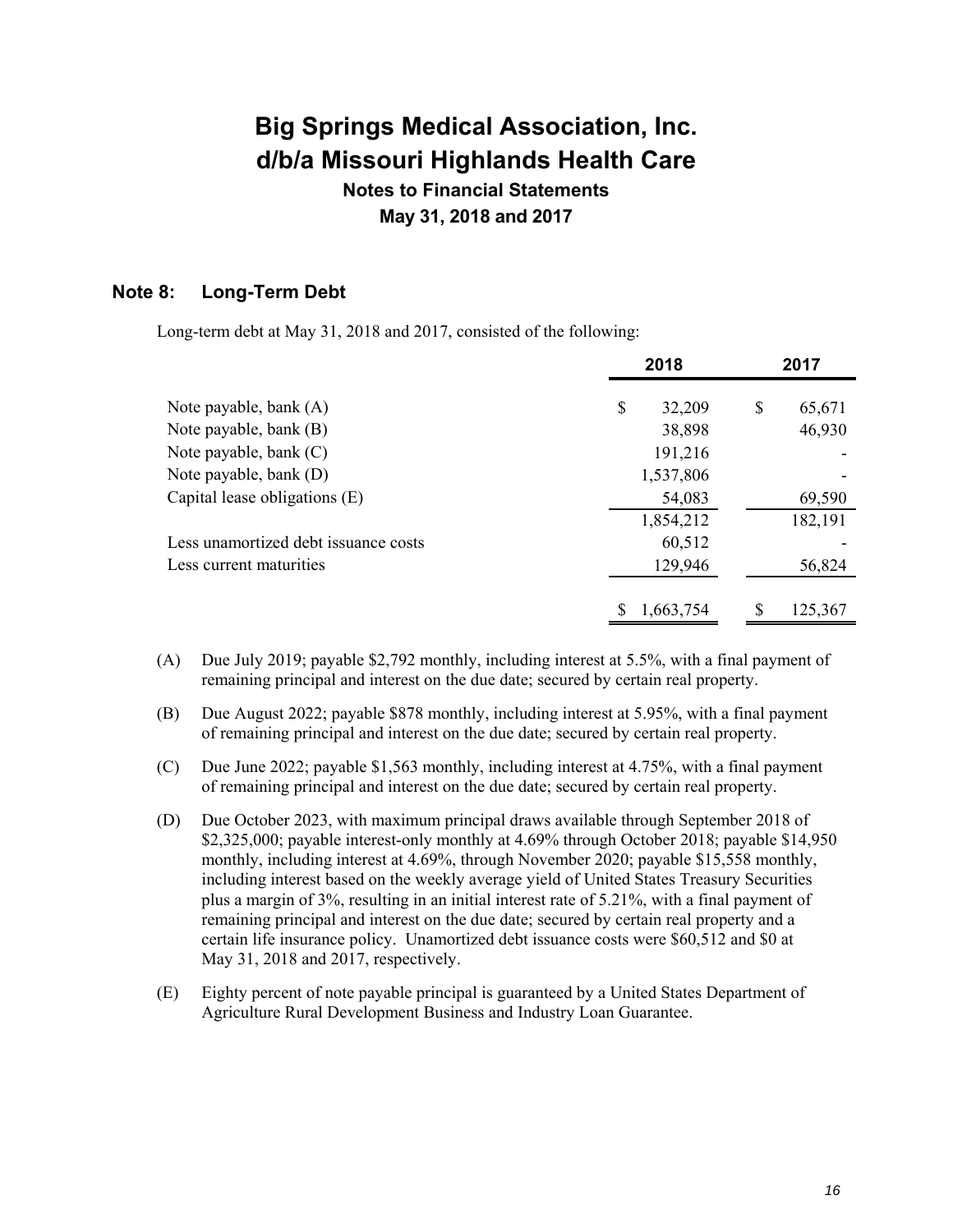### **Big Springs Medical Association, Inc. d/b/a Missouri Highlands Health Care Notes to Financial Statements May 31, 2018 and 2017**

(F) At varying rates of imputed interest from 6.95% to 7.09%, due through December 2031; collateralized by property and equipment. Property and equipment include the following property under capital leases:

|                               | 2018 |         | 2017         |  |
|-------------------------------|------|---------|--------------|--|
| <b>Building</b>               | \$   | 55,000  | \$<br>55,000 |  |
| Equipment                     |      | 48,044  | 48,044       |  |
|                               |      | 103,044 | 103,044      |  |
| Less accumulated depreciation |      | 57,126  | 45,318       |  |
|                               | S    | 45,918  | \$<br>57,726 |  |

Aggregate annual maturities of long-term debt and payments on capital lease obligations at May 31, 2018, are:

|                                                | Long-Term<br><b>Debt</b><br>(Excluding<br>Leases) | <b>Capital</b><br>Lease<br><b>Obligations</b> |  |
|------------------------------------------------|---------------------------------------------------|-----------------------------------------------|--|
| 2019                                           | \$<br>113,812                                     | \$<br>19,231                                  |  |
| 2020                                           | 131,621                                           | 6,065                                         |  |
| 2021                                           | 138,636                                           | 4,391                                         |  |
| 2022                                           | 146,191                                           | 4,391                                         |  |
| 2023                                           | 282,747                                           | 4,391                                         |  |
| Thereafter                                     | 987,122                                           | 37,321                                        |  |
|                                                | 1,800,129<br>\$.                                  | 75,790                                        |  |
| Less amount representing interest              |                                                   | 21,707                                        |  |
| Present value of future minimum lease payments |                                                   | 54,083                                        |  |
| Less current maturities                        |                                                   | 16,134                                        |  |
| Noncurrent portion                             |                                                   | 37,949<br>\$                                  |  |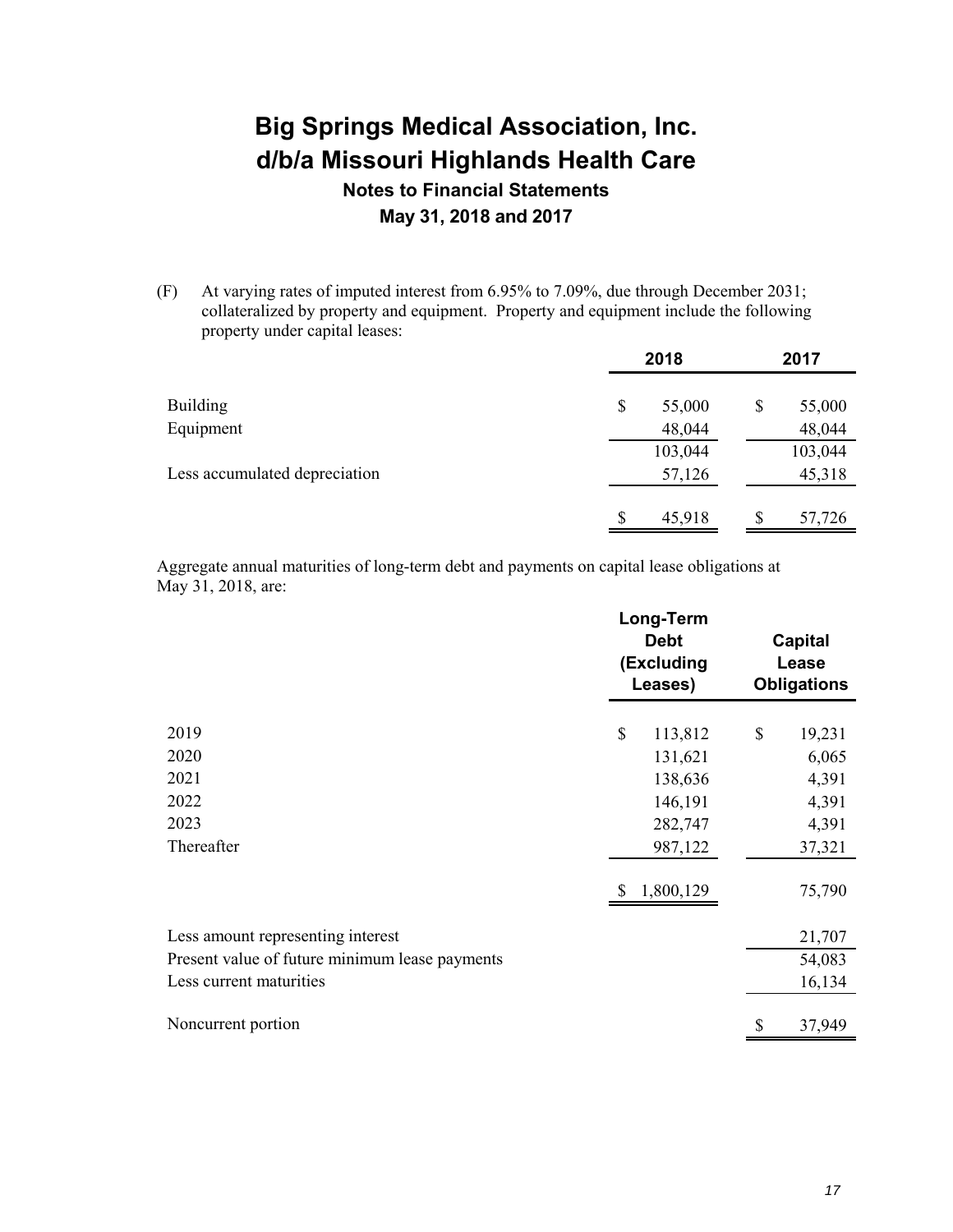### **Notes to Financial Statements May 31, 2018 and 2017**

### **Note 9: Temporarily Restricted Net Assets**

Temporarily restricted net assets are available at May 31, 2018 and 2017, for the following future purposes:

|                                                             | 2018                    | 2017 |   |
|-------------------------------------------------------------|-------------------------|------|---|
| Telecommunications services<br>Pharmaceuticals and vaccines | \$<br>29,750<br>181,876 |      |   |
|                                                             | 211,626                 |      | - |

During 2018 and 2017, net assets were released from donor restrictions by incurring expenses, satisfying the restricted purposes in the amount of \$0 and \$104,625, respectively.

#### **Note 10: Functional Expenses**

The Organization provides health care services primarily to residents within its geographic area. Expenses related to providing these services are as follows:

|                            | 2018                      | 2017           |
|----------------------------|---------------------------|----------------|
| Health care services       | 9,748,308<br><sup>S</sup> | 7,900,964<br>S |
| General and administrative | 5,458,521                 | 4,436,777      |
| Pass through               | 155,830                   | 130,010        |
|                            | \$15,362,659              | \$12,467,751   |

#### **Note 11: Retirement Plan**

The Organization has a defined contribution retirement plan covering all full-time employees who have completed at least 90 days of service. The Organization's contribution rate, as determined by the Board of Directors, was 3% in 2018 and 2017. Retirement expense was \$85,619 and \$82,125 for the years ended May 31, 2018 and 2017, respectively.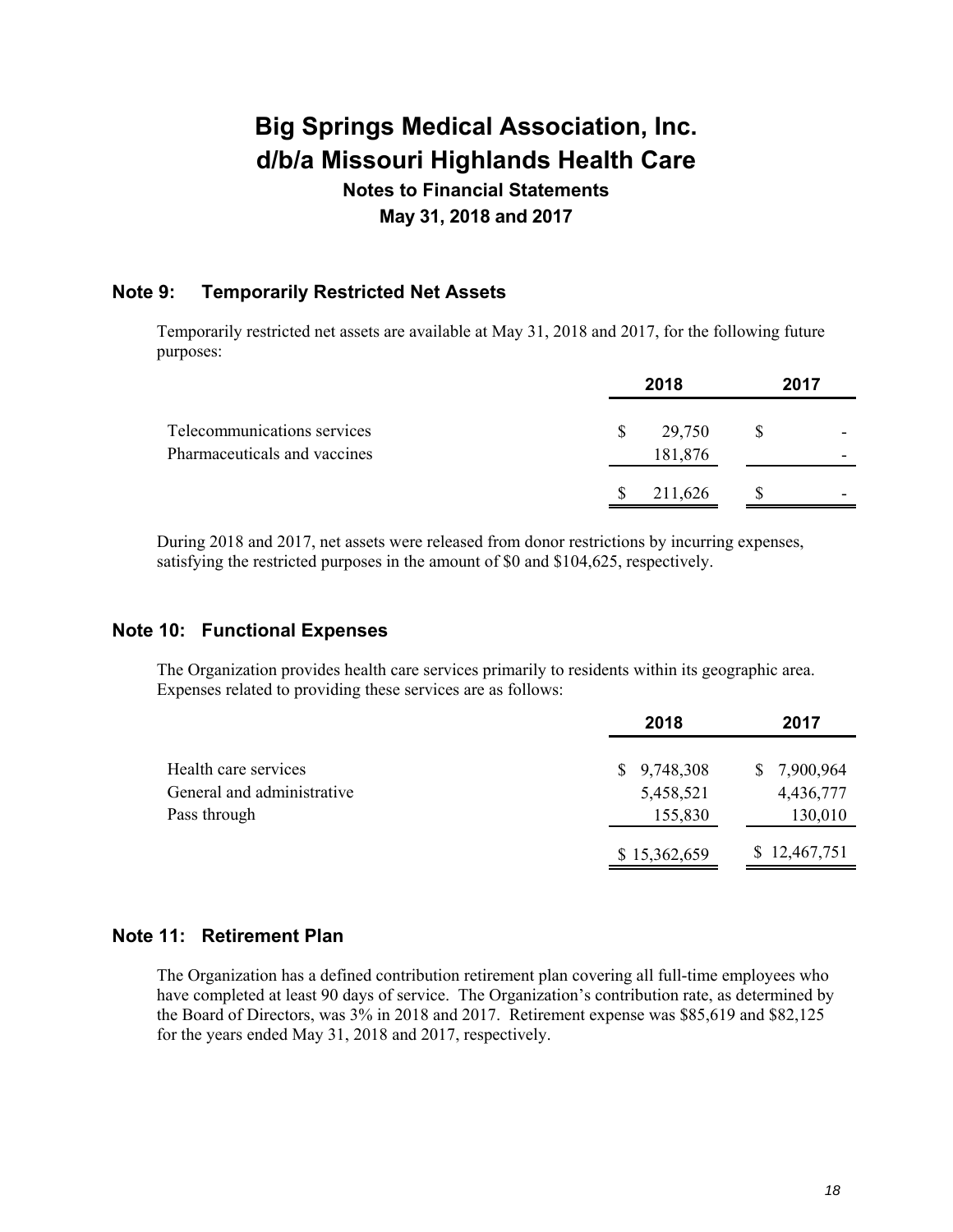### **Notes to Financial Statements May 31, 2018 and 2017**

### **Note 12: Construction in Progress**

At May 31, 2018, the Organization had \$408,627 of construction in progress related to the acquisition of a building in Poplar Bluff, Missouri, in January 2018. The Organization intends to rehabilitate the property to house the Poplar Bluff Dental Clinic. The remaining estimated cost of the project is \$1,044,700. Financing for this project include a \$2,325,000 construction loan of which \$1,537,806 was disbursed as of May 31, 2018 (see *Note 8).* 

In addition, the Organization had \$42,835 of construction in progress at May 31, 2018, related to the implementation of a new electronic dental record platform. This platform was placed in service in June 2018 at a total cost of \$60,844.

### **Note 13: Significant Estimates and Concentrations**

Accounting principles generally accepted in the United States of America require disclosure of certain significant estimates and current vulnerability due to certain concentrations. Those matters include the following:

#### *Grant Revenues*

Concentration of revenues related to grant awards and other support is described in *Note 2*.

#### *Allowance for Net Patient Service Revenue Adjustments*

Estimates of allowances for adjustments included in net patient service revenue are described in *Notes 1* and *3*.

#### *Malpractice Claims*

Estimates related to the accrual for professional liability claims are described in *Note 6*.

#### *Providers*

The Organization is served by one provider whose patients comprise more than 10% of the Organization's net patient service revenue.